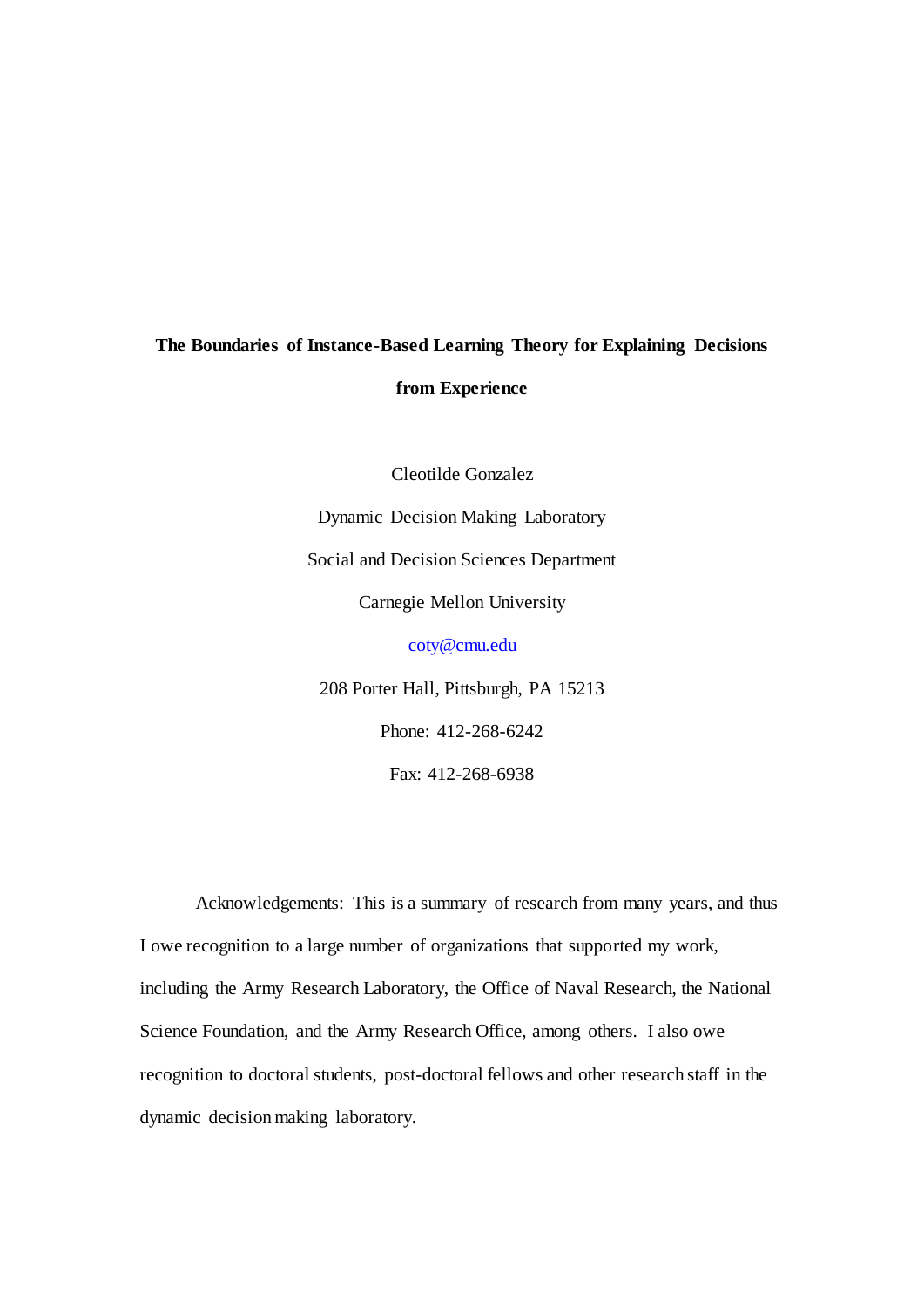### **Abstract**

Most demonstrations of how people make decisions in risky situations rely on *decisions from description*, where outcomes and their probabilities are explicitly stated. But recently, more attention has been given to *decisions from experience* where people discover these outcomes and probabilities through exploration of the problems. More importantly, risky behavior depends on how decisions are made (from description or experience), and although Prospect Theory explains decisions from description, a comprehensive model of decisions from experience is yet to be found. Instance-Based Learning Theory (IBLT) explains how decisions are made from experience through interactions with dynamic environments (Gonzalez, Lerch, & Lebiere, 2003). The theory has shown robust explanations of behavior across multiple tasks and contexts, but it is becoming unclear what the theory is able to explain and what it does not. The goal of this chapter is to start addressing this problem. I will introduce IBLT and a recent cognitive model based on this theory: the IBL model of repeated binary choice; then I will discuss the phenomena that the IBL model explains and those that the model does not. The argument is for the theory's robustness but also for clarity in terms of concrete effects that the theory can or cannot account for.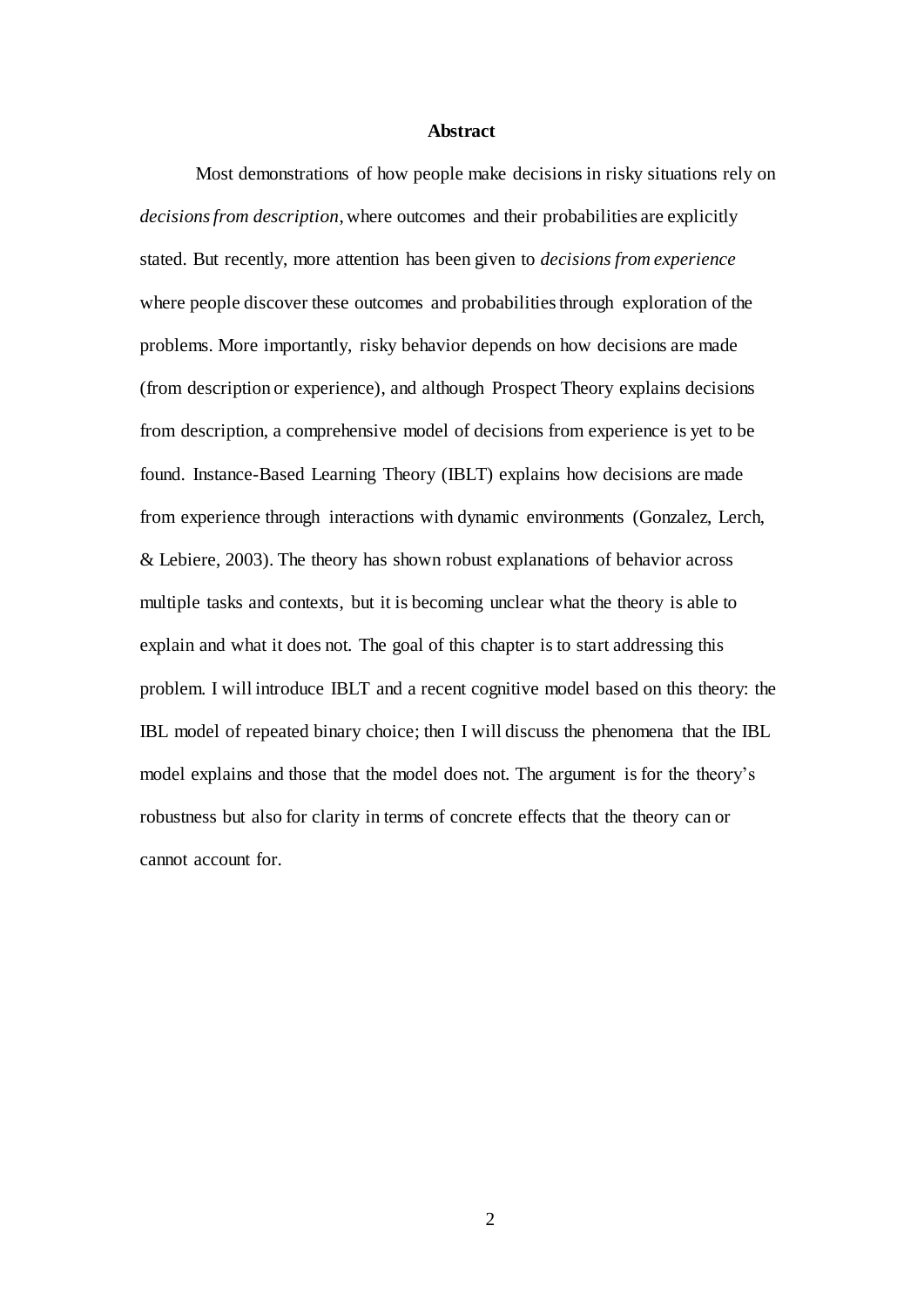# **The Boundaries of Instance-Based Learning Theory to Explaining Decisions from Experience**

Theories that explain human decision making have traditionally involved principles and developments from Economics and Psychology, and for many years these two disciplines have proposed what appear as conflicting mechanisms and explanations. On the one hand, Economists have assumed humans to be utility maximizers (i.e., "rational"), while Psychologists aimed at demonstrating the many different decision situations in which humans are not utility maximizers (i.e., "irrational"). A major breakthrough in behavioral decision research was the shift of attention from particular examples that dispute expected utility theory to explanations of *how* people make decisions through Prospect Theory (Kahneman & Tversky, 1979). This theory has been a prominent model used to explain and generalize deviations from expected utility theory.

While demonstrating the explanatory power of Prospect Theory, researchers have traditionally used monetary gambles (i.e., "prospects") that explicitly state outcomes and associated probabilities. People are presented with a description of the alternatives and they are asked to make a choice based on the conditions described, they are asked to make *decisions from description*. For example:

> Which of the following would you prefer? **A:** a .8 chance to get \$4 and .2 chance to get \$0 **B**: get \$3 for sure

Using decisions from description, researchers have investigated a large number of situations in which people behave against utility maximization and in agreement with Prospect Theory, producing an impressive list of "heuristics and biases" (Tversky & Kahneman, 1974). Through the years, these consistent deviations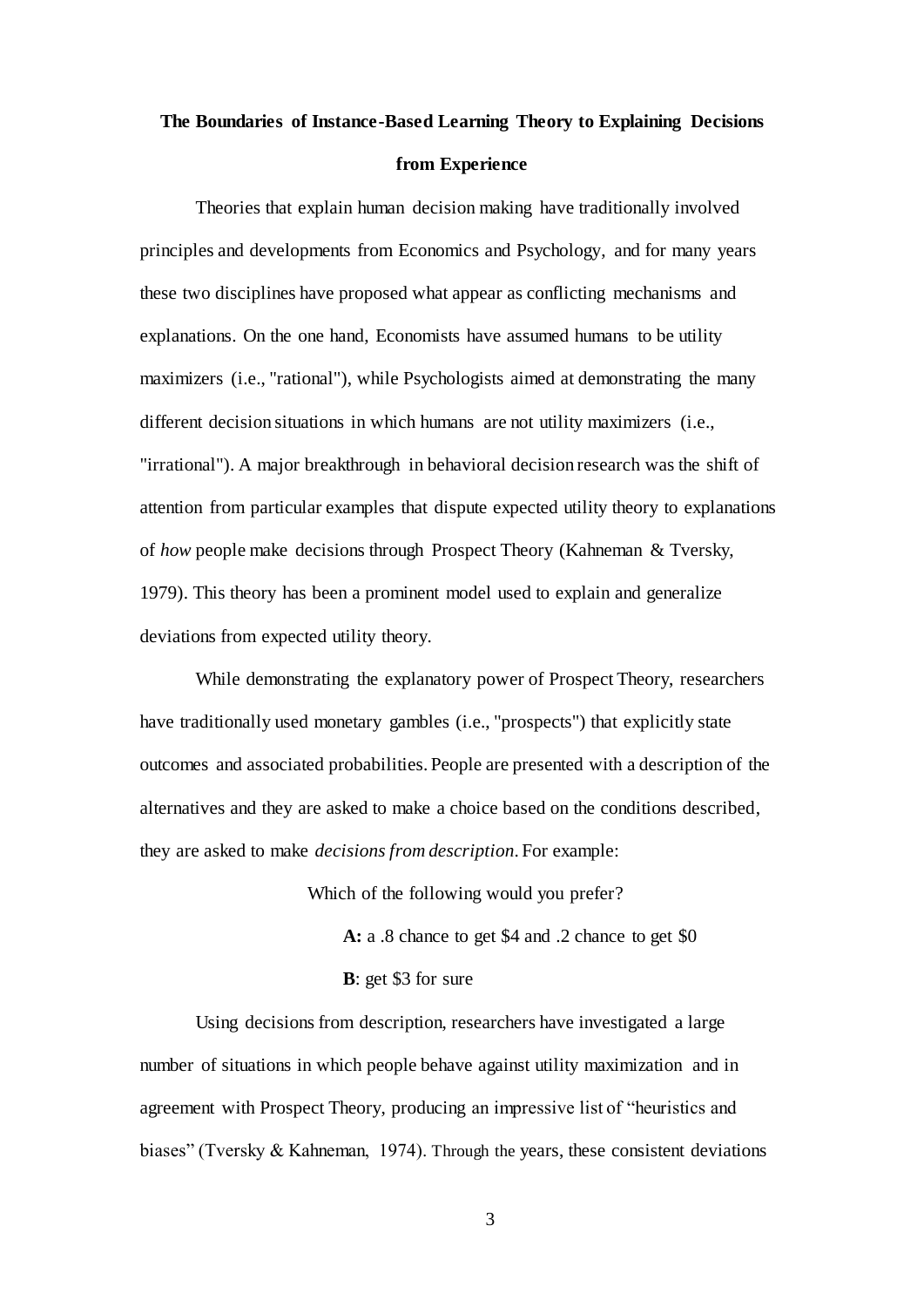from rational behavior have been identified, replicated, and extended upon using laboratory experiments, to the point where this type of research has dominated the field of behavioral decision making for the past six decades.

However, despite the many years of effort, we have only limited answers to the question of *how* people make decisions; rather, most research has aimed at demonstrating how people don't make decisions. The large collection of cognitive biases cannot be all explained by one comprehensive theory and most importantly, we do not know how the biases develop and how do they emerge in the first place. As a result, we know little of how to prevent them. Most empirical studies up to date focus on the observable processes such as choice selection, and ignore cognitive processes that lead to choice, such as recognizing alternatives, deciding when to search for information, evaluating and integrating possible outcomes, and learning from good and bad decisions, among other processes.

A recent development in decision sciences has great potential to expand our understanding and provide insights into the decision making process. A shift of attention to how decisions are made from experience (i.e., *decisions from experience*), rather than from explicit description of options, opens a window towards a better understanding of cognitive processes that including: information search, recognition and similarity processes, integration and accumulation of information, feedback, and learning. Researchers use experimental paradigms that involve repeated decisions rather than one-shot decisions, the estimation of possible outcomes and probabilities based on the observed outcomes rather than from a written description, and learning from feedback. All of which are natural processes for making decisions in many realworld situations in which alternatives, outcomes, and probabilities are unknown. The experimental paradigm often involves two alternatives, represented by two unlabeled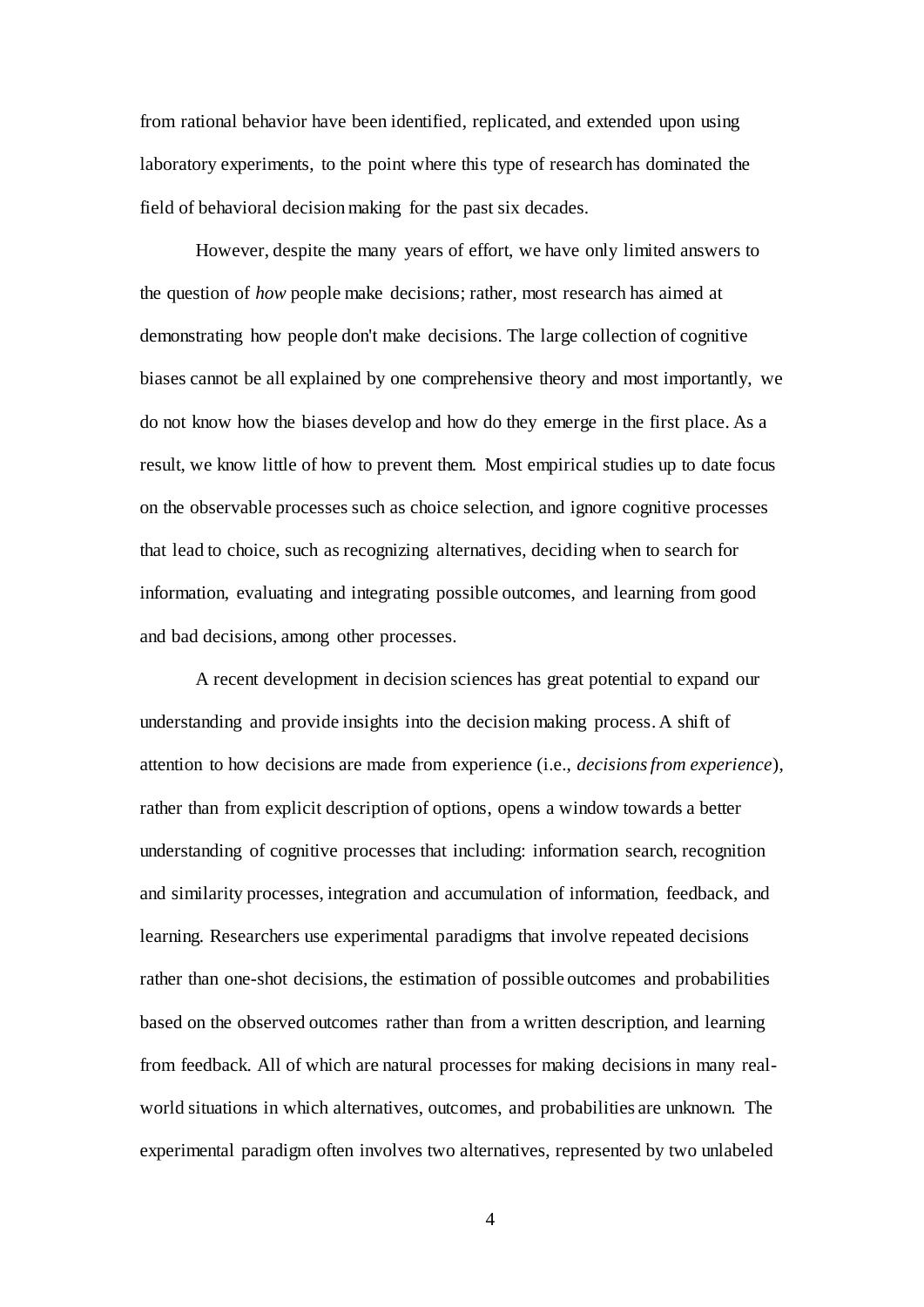buttons, each representing a probability distribution of outcomes that is unknown to participants. Clicking a button yields an outcome as a result of a random draw from the alternative's distribution. Although there are multiple paradigms for the study of decisions from experience (Hertwig & Erev, 2009; Gonzalez & Dutt, 2011), a common paradigm is the "sampling" paradigm (see Figure 1), in which people are able to explore the outcomes of the options without real consequences before they decide to make a final choice.



*Figure 1.* The sampling paradigm of decisions from experience.

A key observation that contributed to the initial success of the theoretical development of decisions from experience was the "description-experience gap" (Hertwig, Barron, Weber, & Erev, 2004): that the choice that an individual makes depends on how information about the problem is acquired (from description or experience); particularly in problems involving outcomes with low probabilities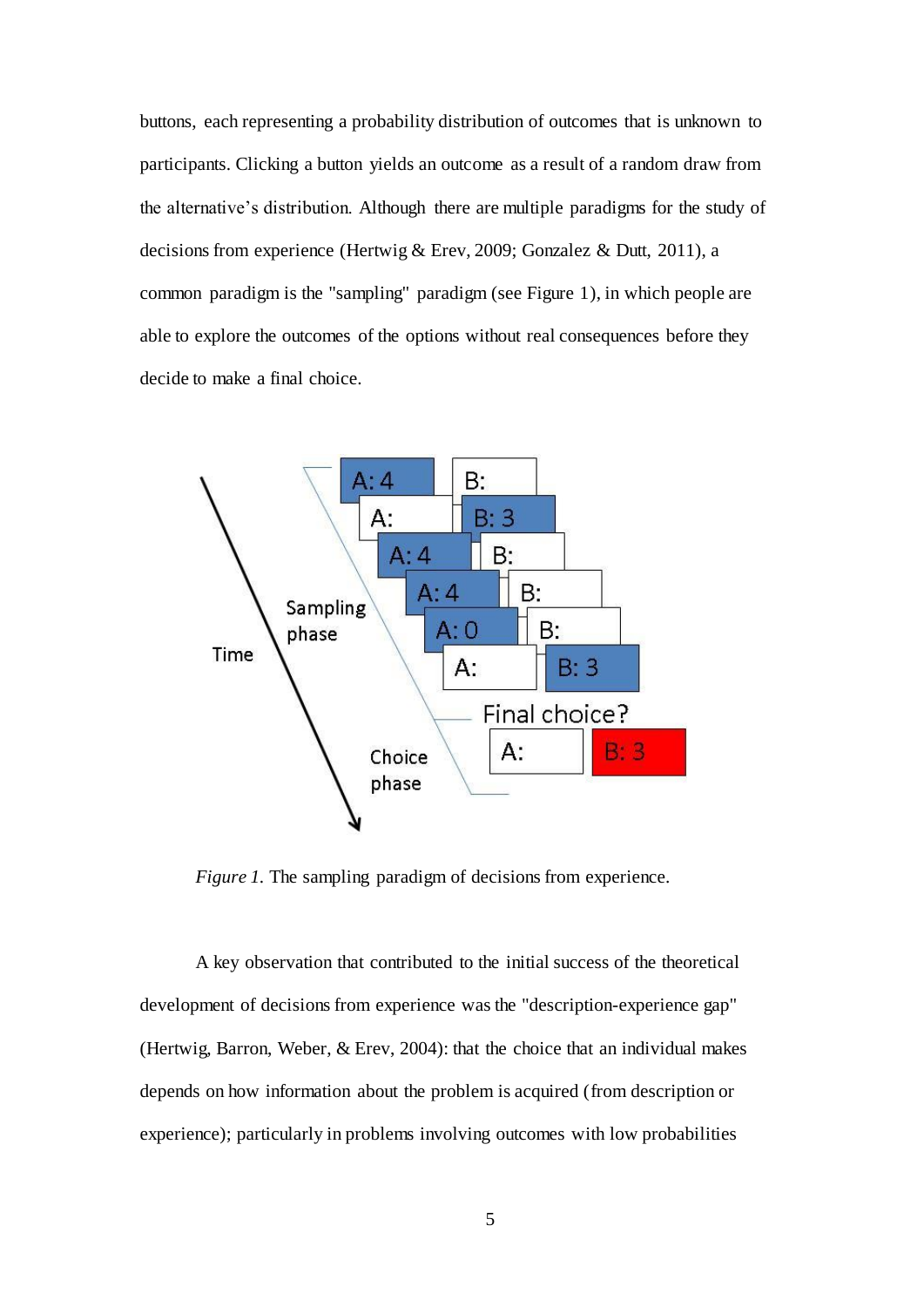(probabilities less than .2, "rare events"). A robust finding across a range of paradigms for decisions from experience is that people behave as if rare events have *less* impact than they deserve according to their objective probabilities. More importantly, this finding contradicts the prediction from prospect theory that people behave as if rare events have *more* impact than they deserve. However, this theory only applies to "simple prospects with monetary and stated probabilities" (Kahneman & Tversky, 1979 pp. 274). Thus, although prospect theory seems to provide good explanations for decisions from description, findings from decisions from experience may contradict those predictions from prospect theory in many cases (Hertwig, 2012).

Although prospect theory (Kahneman & Tversky, 1979) has been a prominent model to explain human-choice behavior in descriptive choices, a comprehensive model that can explain decisions from experience has not yet been found. In fact, a challenge in understanding the cognitive processes involved in making decisions from experience is the proliferation of highly task-specific cognitive models that often predict behavior in a particular task, but fail to also explain behavior even in closely related tasks (see discussions in Gonzalez & Dutt, 2011; Lejarraga, Dutt, & Gonzalez, 2012). Gonzalez and colleagues have attempted to address this challenge by providing multiple demonstrations of how cognitive computational models based on one theory, Instance-Based Learning Theory (IBLT; Gonzalez et al., 2003), account for human behavior in a large diversity of tasks where decisions are made from experience. Recently, they have demonstrated that the same computational model based on IBLT, without modifications, is able to account for multiple variations of the dual choice paradigms commonly used to study decisions from experience (e.g., Gonzalez & Dutt, 2011; Lejarraga et al., 2012).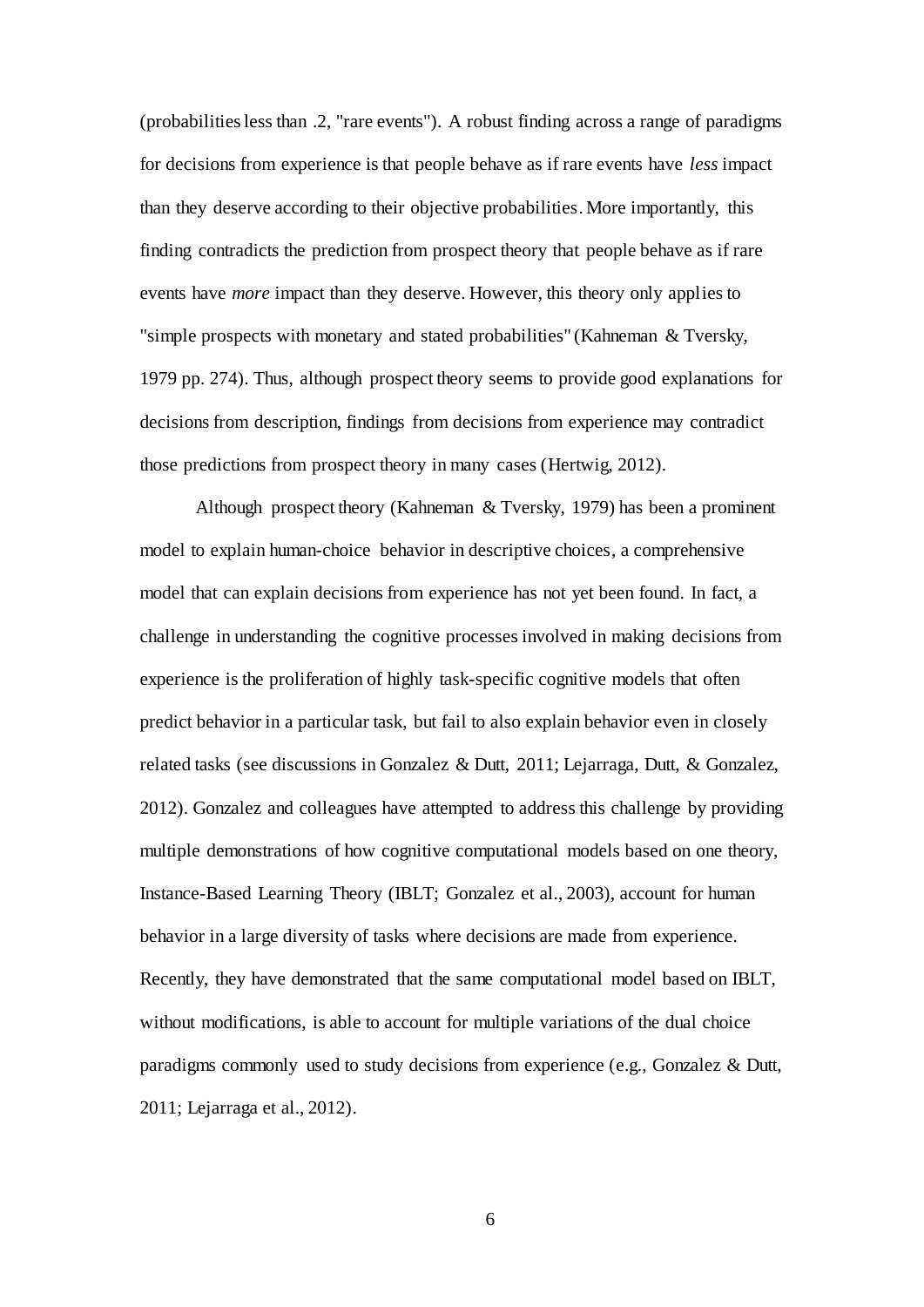In what follows, I summarize IBLT as a general theory of decision making in dynamic tasks. I discuss how IBLT has accounted for decision making behavior on a wide range of tasks that vary in their dynamic characteristics across a taxonomy of dynamic tasks. I then concentrate on a model proposed for the study of decisions from experience in the least dynamic task of the taxonomy, the repeated choice paradigms (e.g., Figure 1). Next I present a set of phenomena in decision sciences that the IBL model has shown to explain and predict accurately. I will also summarize the type of learning and decisions from experience phenomena that the IBL model in its current form does not explain, and conclude on some ideas and plans to expand the current IBL model.

### **Instance-Based Learning Theory**

Instance-Based Learning Theory (IBLT) was developed to explain human decision making behavior in dynamic tasks (Gonzalez et al., 2003). In dynamic tasks, individuals make repeated decisions attempting to maximize gains over the long run (Edwards, 1961; 1962; Rapoport, 1975). According to Edwards (1962), dynamic decision tasks are characterized by decision conditions that change spontaneously and with time, inaction, and as a result of previous decisions.

Based on evidence from studies in naturalistic environments (Dreyfus & Dreyfus, 1986; Klein, Orasanu, Calderwood, & Zsambok, 1993; Pew & Mavor, 1998; Zsambok & Klein, 1997), laboratory studies with dynamic computer simulations (Microworlds) (Brehmer, 1990, 1992; Gonzalez, 2004, 2005; Kerstholt & Raaijmakers, 1997), theoretical studies of decisions under uncertainty (Gilboa  $\&$ Schmeidler, 1995, 2000), and other theories of learning in dynamic decision making (Dienes & Fahey, 1995; Gibson, Fichman, & Plaut, 1997); IBLT proposed that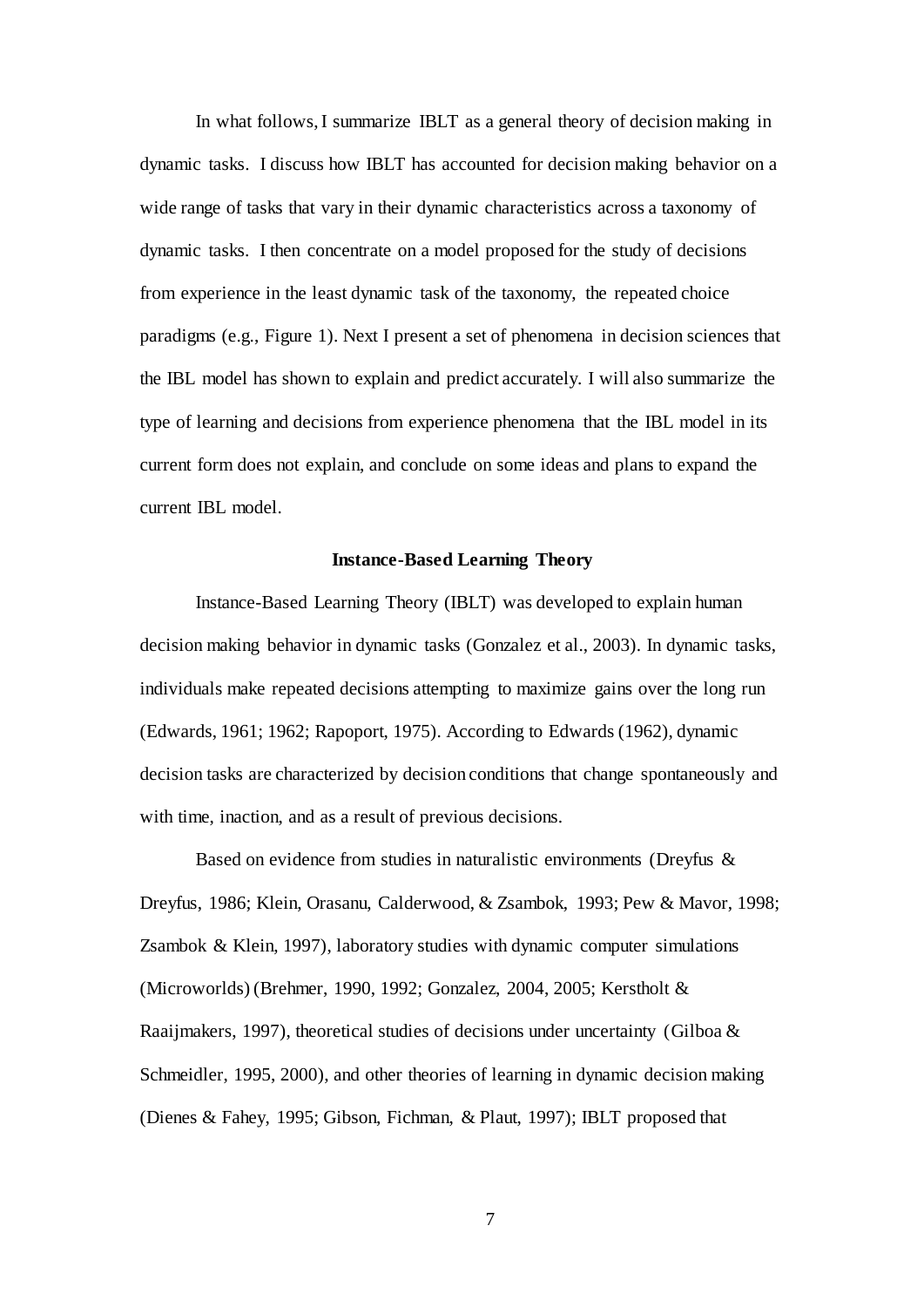decisions in dynamic tasks were made possible by referencing experiences from past similar situations, and applying the decisions that worked in the past. IBLT's most important development was the description of the learning process and mechanisms by which experiences may be built, retrieved, evaluated, and reinforced during the interaction with a dynamic environment.

IBLT characterizes learning in dynamic tasks by storing "instances" in memory as a result of having experienced decision making events. These instances are representations of three elements: a situation (S), which is defined by a set of attributes or cues; a decision (D), which corresponds to the action taken in situation S; and a utility or value (U), which is expected or received for making a decision D in situation S. IBLT proposes a generic decision making process through which SDU instances are built, retrieved, evaluated, and reinforced (see detailed description of this process in Gonzalez et al., 2003); with the steps consisting of: recognition (similarity-based retrieval of past instances), judgment (evaluation of the expected utility of a decision in a situation through experience or heuristics), choice (decision on when to stop information search and select the optimal current alternative), execution (implementation of the decision selected), and feedback (update of the utility of decision instances according to feedback). The decision process of IBLT is determined by a set of learning mechanisms needed at different stages, including: Blending (the aggregated weighted value of alternatives involving the instance's utility weighted by its probability of retrieval), Necessity (the decision to continue or stop exploration of the environment), and Feedback (the selection of instances to be reinforced and the proportion by which the utility of these instances is reinforced).

### **IBLT and IBL Models**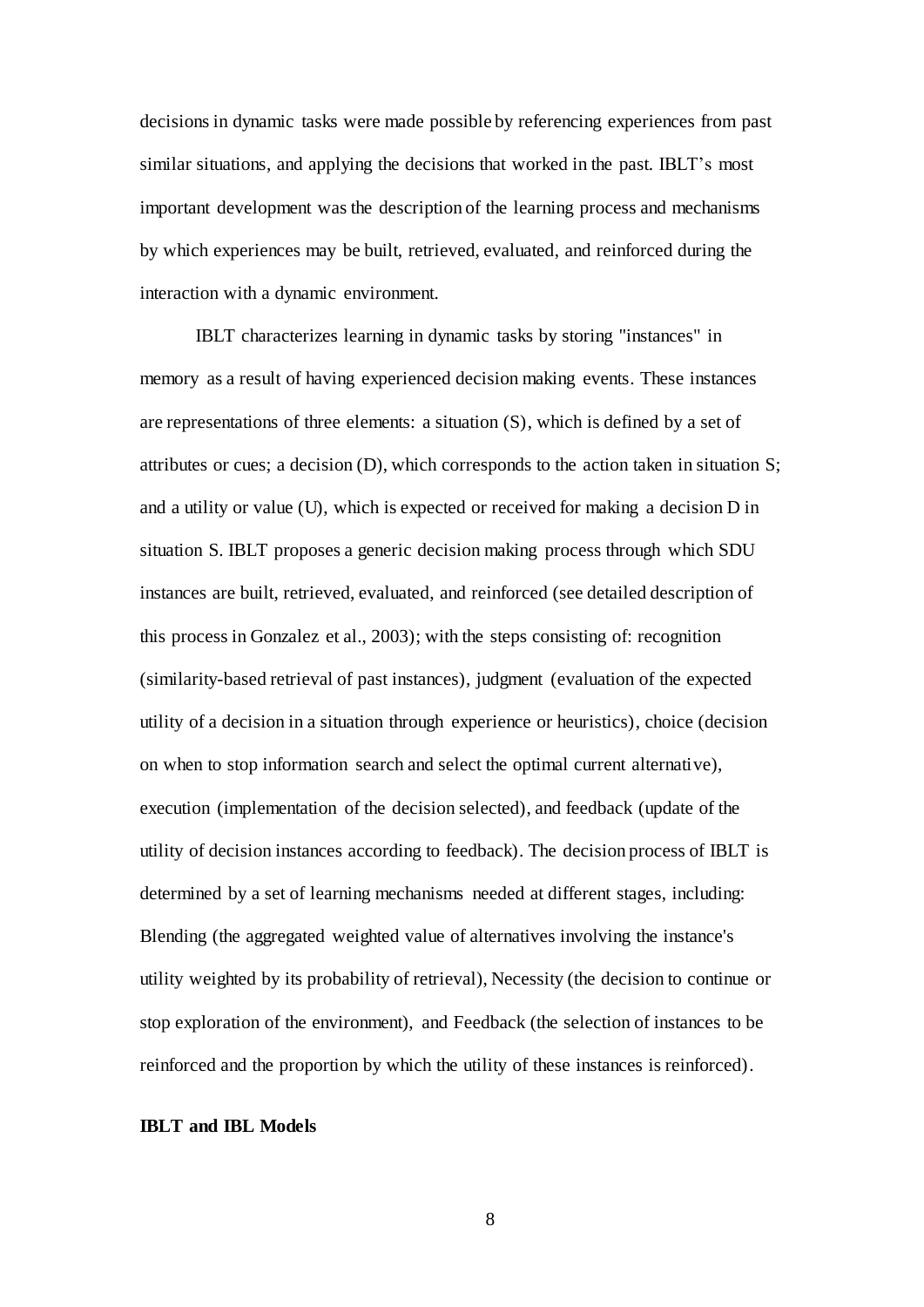To test theories of human behavior, we use *computational models*: representations of some or all aspects of a theory as it applies to a particular task or context. Thus, the value of models is that they can solve concrete problems and provide explicit mathematical and computational representations of a theory, which can then be used to make predictions of behavior.

IBLT constructs and processes were implemented into a computational model (called Cog-IBLT) that helped make the theory more explicit, transparent, and precise (Gonzalez et al., 2003). Cog-IBLT demonstrated the overall mechanisms and learning process proposed by the theory in a dynamic and complex resource allocation task (the "water purification plant", reported in Gonzalez et al., 2003). Cog-IBLT was constructed within the ACT-R cognitive architecture (Anderson & Lebiere, 1998), using the cognitive mechanisms existent in ACT-R. Specifically, Cog-IBLT used the ACT-R's experimentally-derived mathematical representations of: *Activation* (a value that determines the usefulness of an instance from memory and experience and the relevance of the instance to the current context); *Partial Matching* (a value that determines the similarity of instances and the retrieval of instances that may be only similar to a current environmental situation); and *Retrieval Probability* (a value representing the probability of retrieving an instance as a function of Activation and Partial Matching). This model also used a modified version of the concept of *Blending* proposed in Lebiere's dissertation (2008): An aggregate or combination of values of multiple instances in memory. Through a series of "simulation experiments," the Cog-IBLT demonstrated the explanatory and predictive potential of IBLT, as it closely approximated the learning process from human data in the water purification plant task.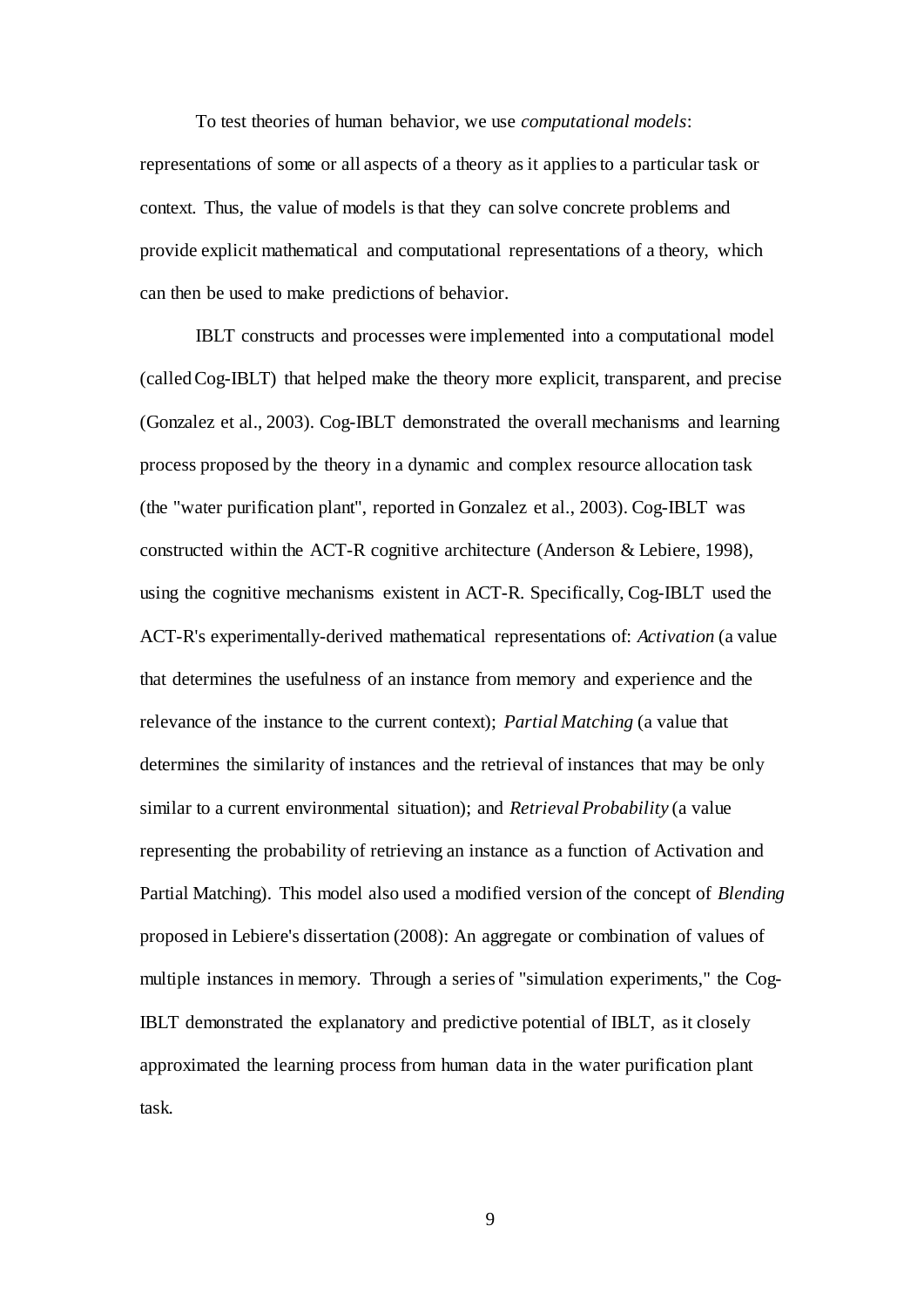As a general theory of dynamic decision making (DDM), IBLT aims at addressing a wide range of dynamic tasks. Edwards (1962) proposed an initial taxonomy of dynamic tasks, ranging from the least dynamic, where actions are sequential in an environment that is constant and where neither the environment nor the individual's information about the environment is affected by previous decisions (as the repeated choice task in Figure 1); to the most dynamic, where the environment and the individual's information about it changes over time and as a function of previous decisions (as in the water purification plant task used in Cog-IBLT). This taxonomy was later extended to include an even more dynamic characteristic in Edwards' taxonomy: that decisions are made in real time, and thus their outcomes depend on the time at which the decision is made (Brehmer, 1992; Hogarth, 1981).

After Cog-IBLT, many IBL models have been developed in a wide variety of dynamic decision making tasks across the taxonomy of dynamic tasks from the most dynamic to the least dynamic task, including: dynamically-complex tasks (Gonzalez & Lebiere, 2005; Martin, Gonzalez, & Lebiere, 2004), training paradigms of simple and complex tasks (Gonzalez, Best, Healy, Kole, & Bourne, 2010; Gonzalez & Dutt, 2010), simple stimulus-response practice and skill acquisition tasks (Dutt, Yamaguchi, Gonzalez, & Proctor, 2009), and repeated binary-choice tasks (Lebiere, Gonzalez, & Martin, 2007; Lejarraga et al., 2012) among others.

A recent IBL model has shown generalization across multiple tasks that share structural similarity with the paradigms used to study decisions from experience (as in Figure 1). Although these tasks are the least dynamic in the taxonomy of Edwards (1962), they shown great potential to develop and test IBLT, given their simplicity. An IBL model was initially built to predict performance in individual repeated binarychoice tasks. Motivated by the work of Erev and Barron (2005), we built a model of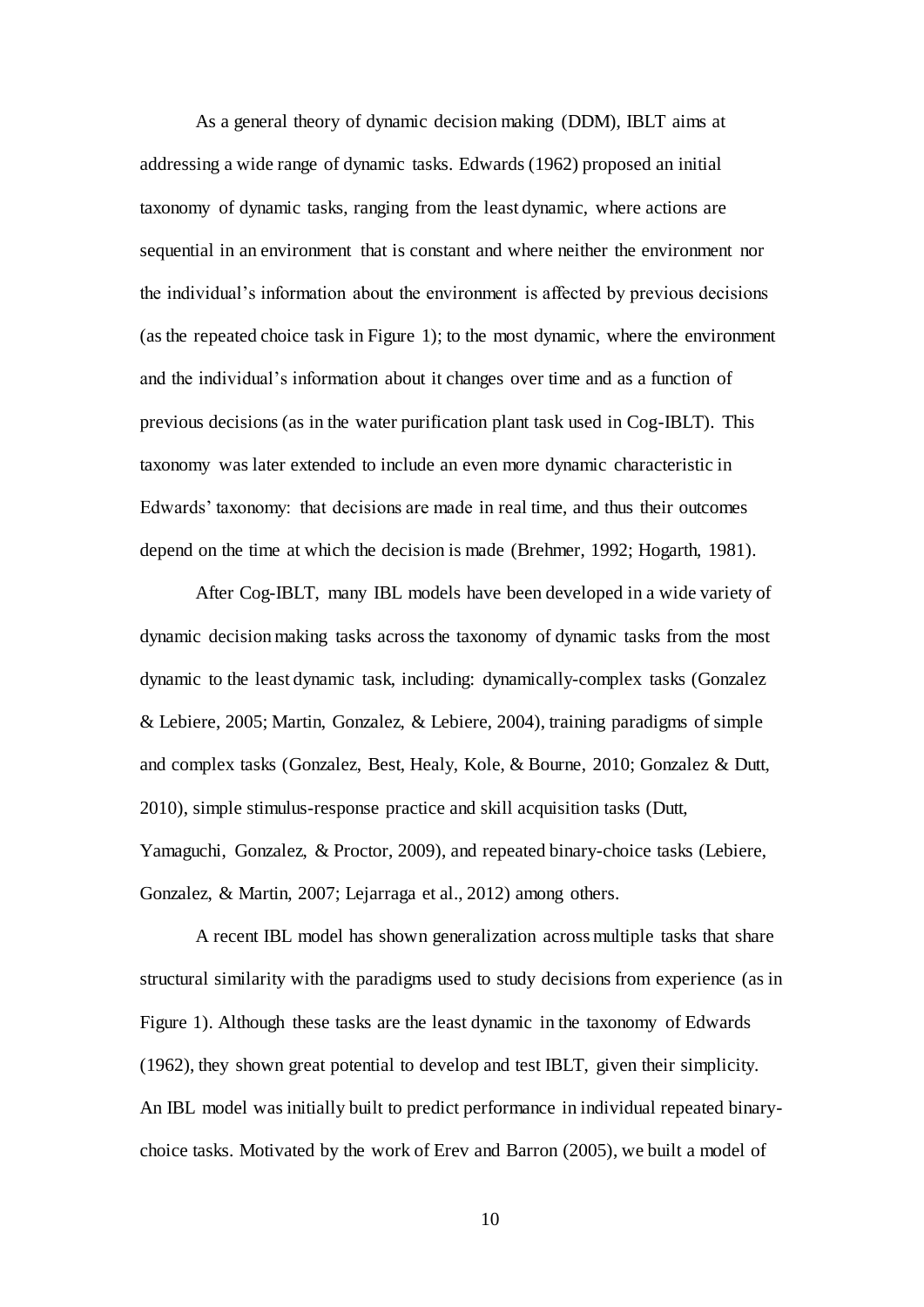repeated binary choice based on IBLT but within the ACT-R architecture (Lebiere et al., 2007). Erev and Barron (2005) demonstrated robust deviations from maximization in repeated binary choice and proposed the Reinforcement Learning Among Cognitive Strategies (RELACS) model, which closely captures human data and outperforms other models. We argued for a simpler model, the IBL model, which was able to fit the data as well as RELACS (Lebiere et al., 2007).

The IBL model's development took an important turn when it was submitted to the Technion Prediction Tournament (TPT; Erev, Ert, Roth et al., 2010), a modeling competition that involved fitting and prediction phases, where the model authors were given a data set to fit their models to and were evaluated in a novel data set. The IBL model was developed independently and outside from ACT-R, and the mechanisms of this model were isolated from all the other ACT-R mechanisms (see Gonzalez, Dutt, & Lebiere, in press for a validation of this model within ACT-R and outside of ACT-R). Although this model did not win the TPT, the model's transparency, simplicity, and flexibility outside of ACT-R have been an advantage to recent developments. The IBL model has now been shown to predict performance better than the winner models of the TPT (Gonzalez & Dutt, 2011; Lejarraga et. al., 2012); to predict performance in a variety of repeated binary-choice tasks, probability-learning tasks, and dynamic choice task across the multiple paradigms of decisions from experience; and at the individual and team levels (Gonzalez & Dutt, 2011; Gonzalez, Dutt, & Lejarraga, 2011; Lejarraga et al., 2012). The discussions from this point on will refer to this particular IBL model, which is explained in detail next.

### **The IBL Model of Decisions from Experience**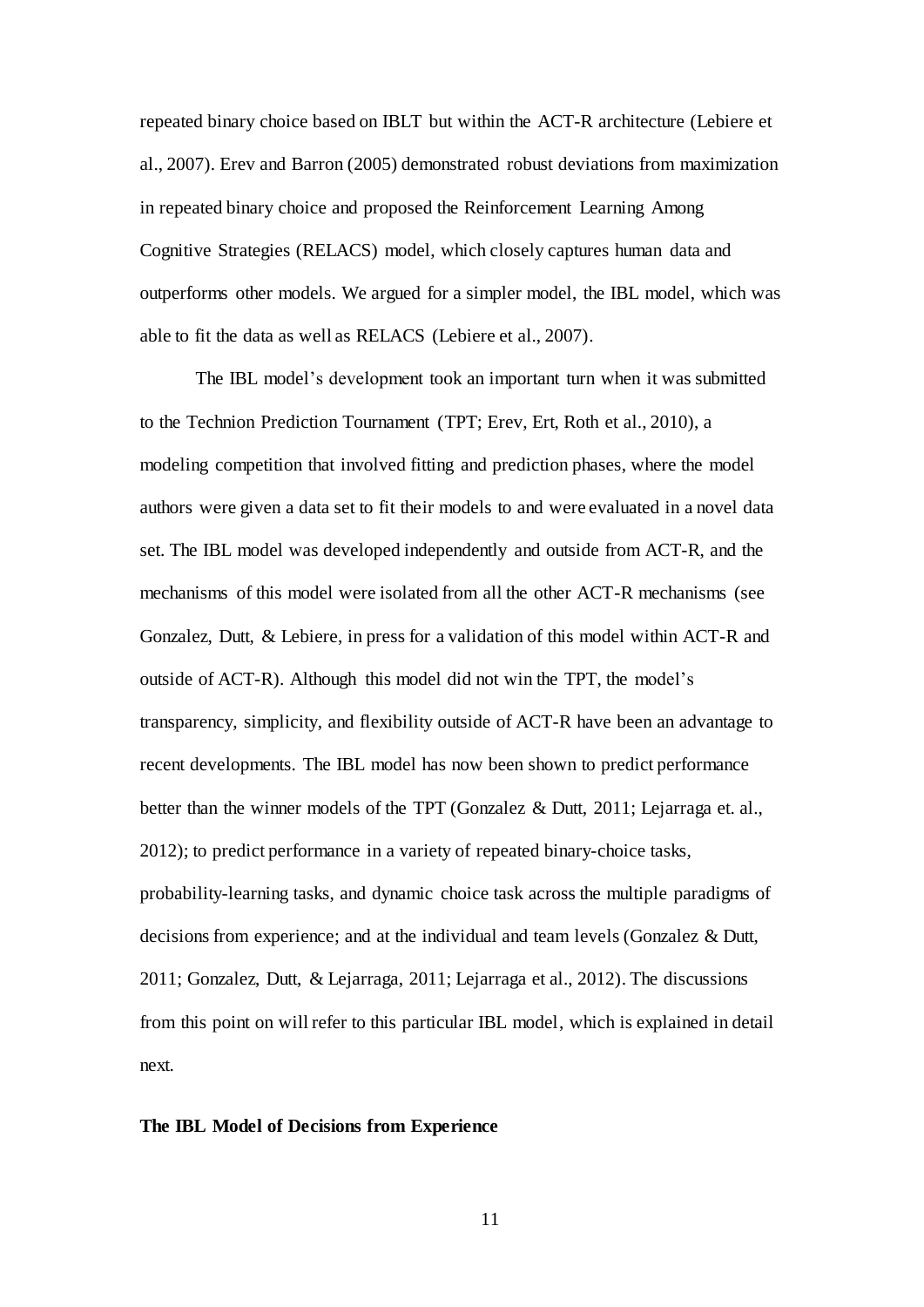Instances in a model of the decision from experience paradigms (e.g., that shown in Figure 1) have a much simpler representation compared to instances in Cog-IBLT or in other IBL models. The instance structure is simple because the task structure is also simple. Each instance consists of a label that identifies a decision option in the task and the outcome obtained. For example, (Left, \$4) is an instance where the decision was to click the button on the left side and the outcome obtained was \$4. The details of this IBL model and its relevance were fully explained in Gonzalez and Dutt (2011), but the main aspects of this model are summarized here.

The IBL model of decisions from experience ("IBL model" hereafter) assumes that choices from experience are based on either a repetition of past choices (i.e., "inertia") or on the aggregation of past experiences (i.e., "instances") of payoffs in memory that have been observed as a result of past choices (i.e., "blending"). At trial  $t = 1$ , the model starts with a random choice between the two options. Then, in each trial  $t > 1$ , the model first applies a probabilistic rule (based upon a free parameter called *pInertia*) to determine whether to repeat its choice from the previous trial or not. If this probabilistic rule fails, then inertia does not determine the choice and the model chooses the option with the highest *blended* value. An option's blended value is a weighted average of all observed payoffs on that option in previous trials. These observed payoffs are stored as instances in memory and are weighted such that payoffs observed more frequently and recently receive a higher weight compared to the less frequent and distant payoffs. This weight is a function of the recency and frequency of the instances' use, where the instance contains the observed payoffs. Formally, the model works as follows:

In  $t = 1$  choose randomly between the two choice options (1) For each trial  $t > 1$ ,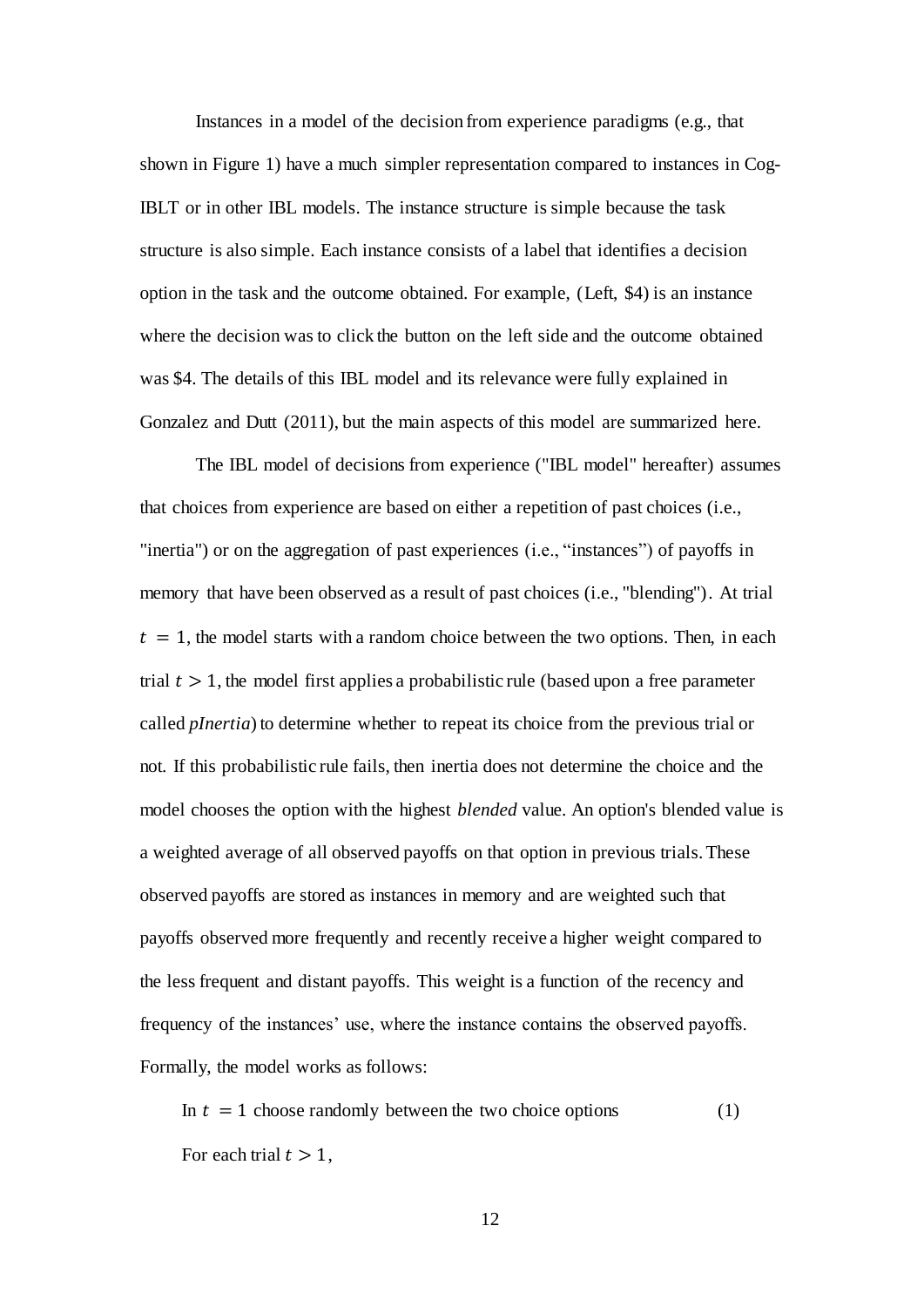*If* the draw of a random value in the uniform distribution *U* (0, 1) < *pInertia*,

*Then* 

Repeat the choice as made in the previous trial

*Else*

Select an option with the highest blended value as per Equation 2 (below)

The blended value *V* of option *j* is:

$$
V_j = \sum_{i=1}^n p_{ij} x_{ij} \tag{2}
$$

where  $x_{ij}$  is the observed payoff in instance *i* for the option *j*, and  $p_{ij}$  is the probability of retrieving that instance for blending from memory (Gonzalez & Dutt, 2011; Lejarraga et al., 2012). Since the sampling paradigm involves a binary-choice with two options, the values of  $j$  can be either 1 or 2 (i.e., right or left choice options). Thus, the blended value of an option j is the sum of all  $x_{ij}$  stored in instances in memory, weighted by their probability of retrieval  $p_{ij}$ . The *n* value is the number of different instances containing observed payoffs on option  $j$  up to the last trial. For example, if by trial  $t = 2$ , option *j* revealed 2 different payoffs stored in two instances, then  $n = 2$  for option *j*. If the two observed payoffs on option *j* are the same in the previous two trials, then only one instance is created in memory and *n* = 1.

In any trial, the probability of retrieving from memory an instance *i* containing a payoff observed for option  $j$  is a function of that instance's activation relative to the activation of all other instances that contain observed payoffs  $l$  occurring within the same option. This probability is given by:

$$
p_{ij} = \frac{e^{\frac{A_i}{\tau}}}{\sum_l e^{\frac{A_l}{\tau}}}
$$
 (3)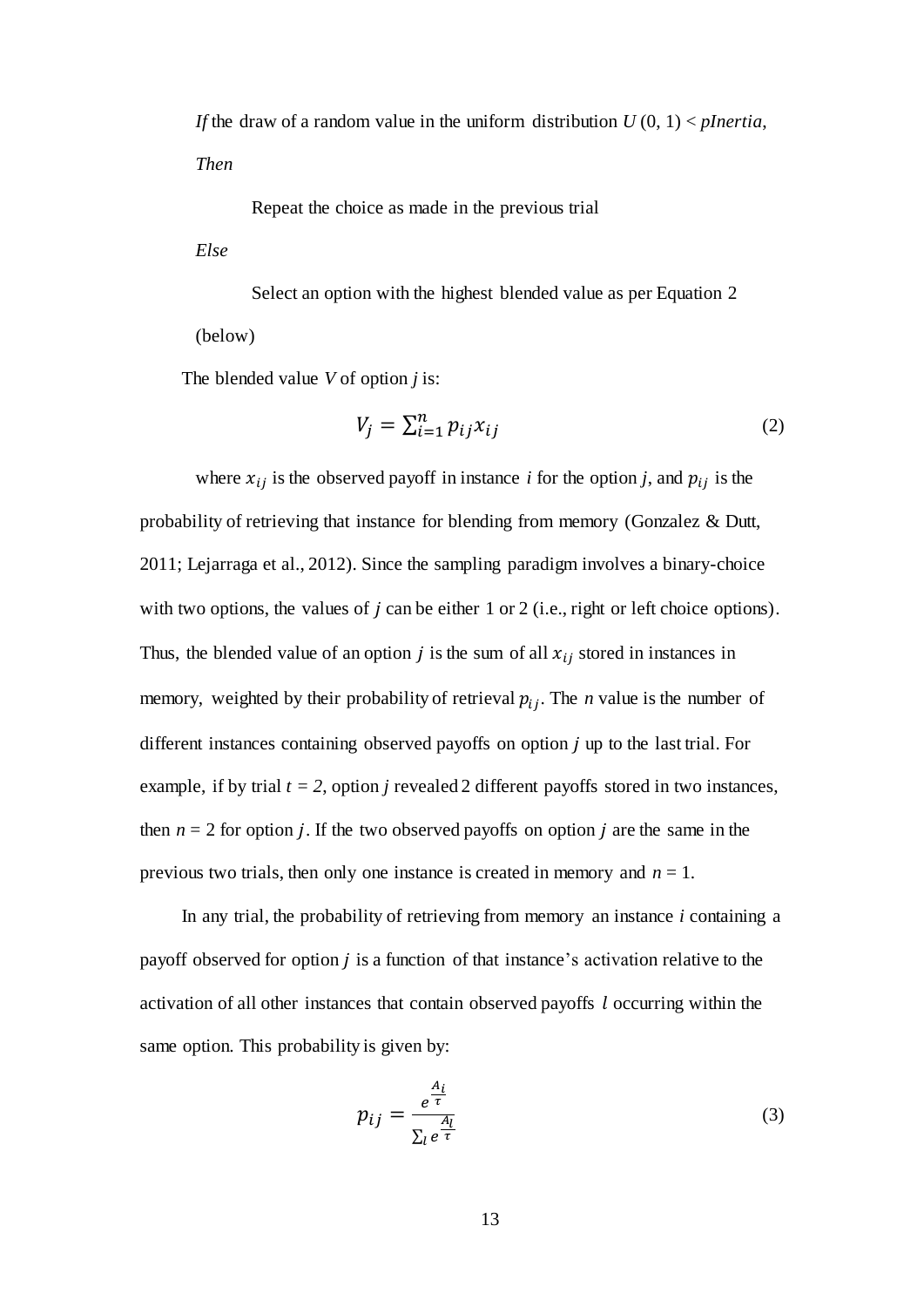where  $l$  refers to the total number of payoffs observed for option  $j$  up to the last trial, and  $\tau$  is a noise value defined as  $\sigma \cdot \sqrt{2}$  (Lebiere, 1998). The  $\sigma$  variable is a free noise parameter expected to capture the imprecision of recalling instances from memory from one trial to the next.

The activation of each instance in memory depends upon the activation mechanism originally proposed in the ACT-R architecture (Anderson & Lebiere, 1998). The IBL model uses a simplified version of that activation mechanism. In each trial  $t$ , activation  $A$  of an instance  $i$  is

$$
A_{i} = \ln[\sum_{t_{i} \in \{1, \dots, t-1\}} (t - t_{i})^{-d}] + \sigma \cdot \ln\left(\frac{1 - \gamma_{i}}{\gamma_{i}}\right)
$$
(4)

where  $d$  is a free decay parameter, and  $t_i$  refers to previous trials when payoff contained in the instance  $i$  was observed (if a payoff occurs for the first time in a trial, a new instance containing this payoff is created in memory). The summation will include a number of terms that coincides with the number of times that a payoff has been observed after it was created (the time of creation of instance itself is the first timestamp). Therefore, an instance's activation containing a payoff increases with the frequency of observing that payoff (i.e., by increasing the number of terms in the summation) and with the recency of observing that payoff (i.e., by small differences in  $t - t_i$ ). The decay parameter d affects the activation of the instances directly, as it captures the rate of forgetting. The higher the value of the  $d$  parameter, the faster the decay of instances' activations in memory is.

The  $\gamma_i$  term is a random draw from a uniform distribution defined between 0 and 1, and  $\sigma \cdot \ln \left( \frac{1}{1} \right)$  $(\frac{\gamma_i}{\gamma_i})$  represents the Gaussian noise that is important for capturing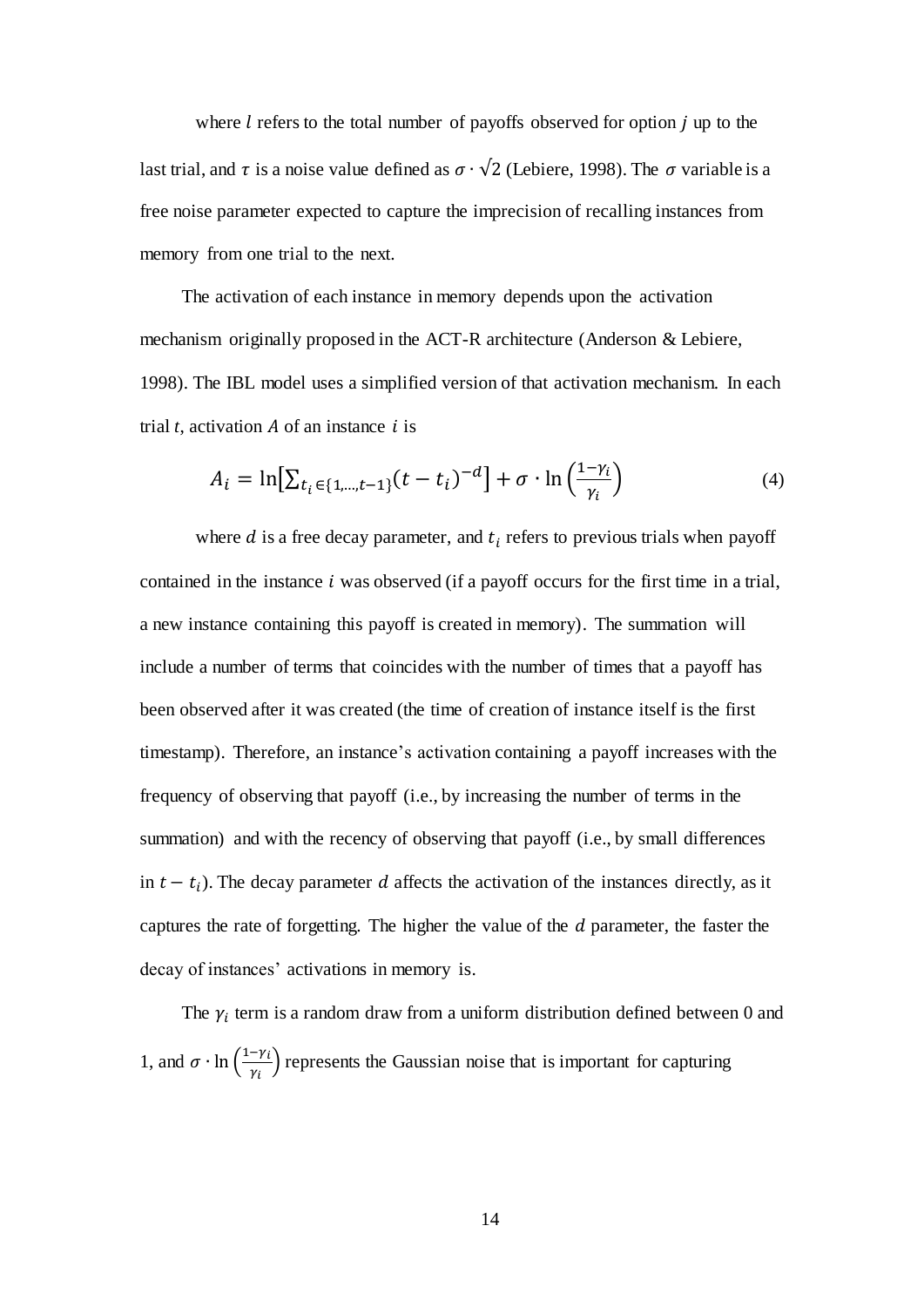variability in behavior from one trial to the next. The  $\sigma$  variable is the same noise parameter defined in equation 3 above. A high  $\sigma$  implies a high noise in activation.

The most recent developments of the IBL model of decisions from experience are important given the simplicity of this model and the broad predictions that it can make (e.g., Gonzalez & Dutt, 2011; Gonzalez et al., 2011; Lejarraga et al., 2012). Next section describes some examples of what the model is able to explain and what the model in its current form does not explain. All examples below rely on two parameters: the decay, d, and the noise,  $\sigma$  with values 5.0 and 1.5 respectively. However, the models reported below vary in the inclusion or not of the *pInertia* parameter (see Dutt & Gonzalez, 2012 for a discussion on the value of this parameter), and also on the specific values of the parameters. As explained next, we have used a fit and generalization procedure, in which the parameters values are fit to particular data sets and then used these parameters to predict the behavior in a new data set.

### **What the IBL model explains and what it does not explain**

Existent demonstrations from IBL models suggest the generality of the theory, and not only the descriptive power of the theory but the explanatory one. That is, the theory not only describes the kind of constructs and processes existent in dynamic decision making, but it helps explain why decision making in dynamic tasks occur in the way described. But with generality and robustness also comes the lack of specificity: What are the effects and phenomena that the IBL model can explain and predict? Here we first summarize this tradeoff between generality and specificity, then we present the concrete phenomena that the model in its current form is capable and not capable of explaining.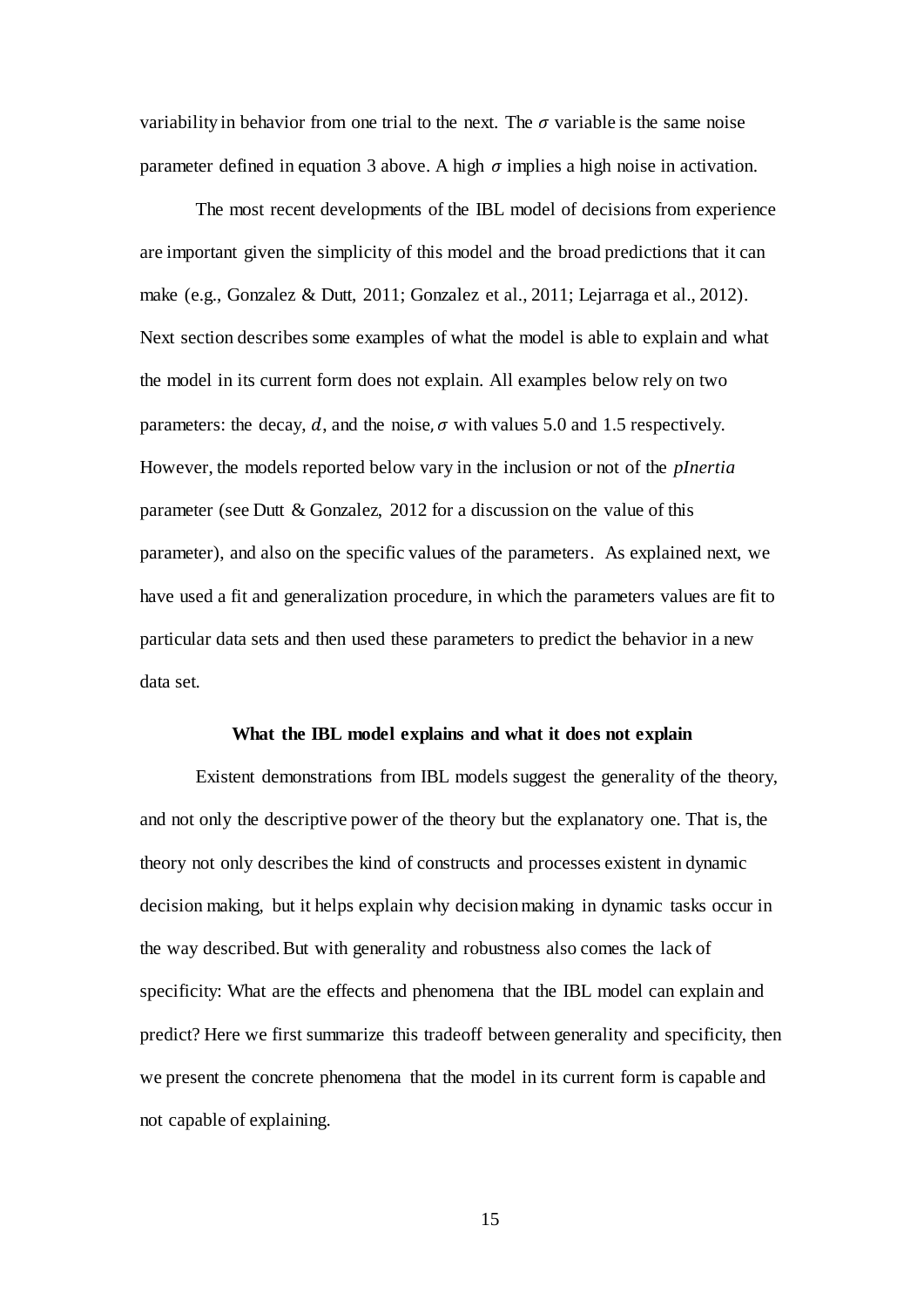### **What the IBL model explains.**

Two comprehensive and important demonstrations of the IBL model's robustness are the fitting and predictions obtained against a large and publicly available data set, the TPT (Erev et al., 2010). TPT was a competition in which different models were submitted to predict choices made by experimental participants. Competing models were evaluated following the generalization criterion method (Busemeyer & Wang, 2000): they were fitted to choices made by participants in 60 problems (the estimation set) and later tested using the parameters that best fitted the estimation data set to predict a new set of choices in 60 problems (the test set). This process of fitting and generalization procedure is useful as generalization is regarded as pure prediction of behavior.

TPT involved 2 types of experimental paradigms of decisions from experience, Sampling and Repeated choice; and all the problems in the TPT involved a choice between two options:

Safe: M with certainty

Risky: H with probability Ph; L otherwise (with probability 1-Ph) A safe option offered a medium (M) payoff with certainty, and a risky option that offered a high (H) payoff with some probability (pH) and a low (L) payoff with the complementary probability. M, H, pH, and L were generated randomly, and a selection algorithm assured that the 60 problems in each set differed in domain (positive, negative, and mixed payoffs) and probability (high, medium, and low pH).

An example of the IBL model's predictions has been reported by Lejarraga et al. (2012) and reproduced in Figure 2. Figure 2 shows the learning curves on the proportion of risky choices (P-Risky) of each of the 60 problems in the test set. As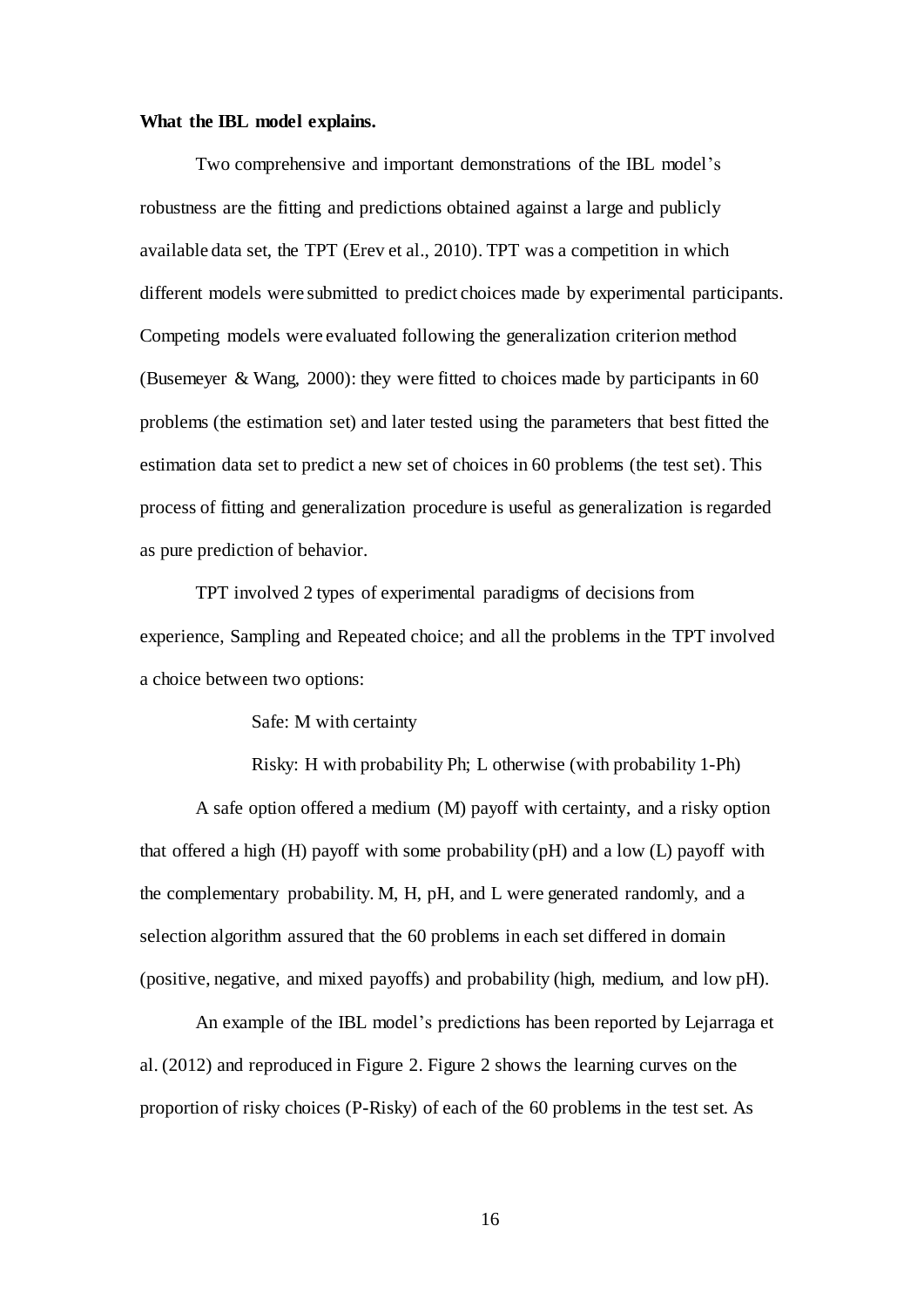can be seen, the IBL model accurately predicted learning in most of the problems (see detailed tests in Lejarraga et al., 2012).

| p1.-8.7, 0.06, -22.8; -21.4           | p2.-2.2, 0.09, -9.6; -8.7          | p3. -2, 0.1, -11.2; -9.5     | p4.-1.4, 0.02, -9.1; -9            | p5. -0.9, 0.07, -4.8; -4.7  | p6. -4.7, 0.91, -18.1; -6.8               |
|---------------------------------------|------------------------------------|------------------------------|------------------------------------|-----------------------------|-------------------------------------------|
| SD: 2.27                              | SD: 2.00                           | SD: 3.50                     | SD: 0.03                           | SD: 0.15                    | SD: 3.52<br><b>Andrew Arms Adventurer</b> |
| فسنعتبض                               |                                    |                              | $\overline{\phantom{a}}$           | فتتعصص                      |                                           |
| p7. -9.7, 0.06, -24.8; -24.2          | p8. -5.7, 0.96, -20.6; -6.4        | p9. -5.6, 0.1, -19.4; -18.1  | p10. -2.5, 0.6, -5.5; -3.6         | p11.-5.8, 0.97, -16.4; -6.6 | p12.-7.2, 0.05, -16.1; -15.6              |
| SD: 0.90                              | SD: 7.64<br><u>ration</u>          | SD: 4.16                     | SD: 0.01                           | SD: 2.24<br><del></del>     | SD: 0.05                                  |
| $\overline{\phantom{a}}$              |                                    |                              |                                    |                             | $\overline{\phantom{a}}$                  |
| p13.-1.8, 0.93, -6.7; -2              | p14. -6.4, 0.2, -22.4; -18         | p15. -3.3, 0.97, -10.5; -3.2 | p16. -9.5, 0.1, -24.5; -23.5       | p17.-2.2, 0.92, -11.5; -3.4 | p18.-1.4, 0.93, -4.7; -1.7                |
| SD: 3.36                              | SD: 0.08                           | SD: 5.17                     | SD: 11.34                          | SD: 8.24                    | SD: 26.11                                 |
|                                       | سعشت                               | <del>استقلاب ع</del> مری     | $-1$                               |                             | $\leftarrow$                              |
| p19. -8.6, 0.1, -26.5; -26.3          | p20. -6.9, 0.06, -20.5; -20.3      | p21.1.8, 0.6, -4.1; 1.7      | p22.9, 0.97, -6.7; 9.1             | p23.5.5, 0.06, -3.4; -2.6   | p24.1, 0.93, -7.1; 0.6                    |
| SD: 1.34                              | SD: 9.01                           | SD: 7.41                     | SD: 3.99                           | SD: 5.69                    | SD: 2.25                                  |
| $\equiv$                              |                                    | <del>استقست</del> ت          | <del>1 - - ا - - - - - - - -</del> |                             | $+ - + - + - + -$                         |
| p25.3, 0.2, -1.3; -0.1                | p26.8.9, 0.1, -1.4; -0.9           | p27.9.4, 0.95, -6.3; 8.5     | p28.3.3, 0.91, -3.5; 2.7           | $p29.5, 0.4, -6.9; -3.8$    | p30.2.1, 0.06, -9.4; -8.4                 |
| SD: 1.27                              | SD: 5.11                           | SD: 16.80                    | SD: 5.90                           | SD: 1.04                    | SD: 14.02                                 |
| سهستنقرتها                            | <del></del>                        | حسه                          | <u>.</u>                           | <del>receptions and</del>   |                                           |
| p31.0.9, 0.2, -5; -5.3                | p32.9.9, 0.05, -8.7; -7.6          | p33.7.7, 0.02, -3.1; -3      | p34.2.5, 0.96, -2; 2.3             | p35.9.2, 0.91, -0.7; 8.2    | p36.2.9, 0.98, -9.4; 2.9                  |
| وسستهششته يحتف                        | SD: 0.09                           | SD: 0.07                     | SD: 5.60                           | SD: 4.87                    | SD: 2.52                                  |
|                                       |                                    | سعسع                         |                                    | <b>.</b>                    | <b>.</b>                                  |
| SD: 2.28<br>p37.2.9, 0.05, -6.5; -5.7 | p38, 7.8, 0.99, -9.3; 7.6          | p39.6.5, 0.8, -4.8; 6.2      | p40.5, 0.9, -3.8; 4.1              | p41.20.1, 0.95, 6.5; 19.6   | p42.5.2, 0.5, 1.4; 5.1                    |
| SD: 7.23                              | SD: 3.72<br>$2 - 1 - 1 - 1$        | SD: 5.11                     | SD: 0.82                           | SD: 0.82                    | SD: 7.19                                  |
| $\sim$                                |                                    | أشتياستين                    |                                    |                             |                                           |
| p43.12, 0.5, 2.4; 9                   | p44.20.7, 0.9, 9.1; 19.8           | p45.8.4, 0.07, 1.2; 1.6      | p46.22.6, 0.4, 7.2; 12.4           | p47.23.4, 0.93, 7.6; 22.1   | p48.17.2, 0.09, 5; 5.9                    |
| SD: 2.60                              | SD: 0.18                           | SD: 2.82                     | SD: 14.50                          | SD: 42.07                   | SD: 0.04                                  |
| <b>1---1----1----</b>                 | <del>- 1 - 1 - 1 - 1 - 1 - 1</del> |                              | <b></b>                            |                             | سمت                                       |
| p49.18.9, 0.9, 6.7; 17.7              | p50.12.8, 0.04, 4.7; 4.9           | p51.19.1, 0.03, 4.8; 5.2     | p52.12.3, 0.91, 1.3; 12.1          | p53.6.8, 0.9, 3; 6.7        | p54.22.6, 0.3, 9.2; 11                    |
| SD: 18.55                             | SD: 0.04                           | SD: 0.00                     | SD: 0.89                           | SD: 0.37                    | SD: 53.22                                 |
|                                       | $\overline{\phantom{a}}$           | وسسواسب وسورع                | ستعتب                              |                             |                                           |
| p55.6.4, 0.09, 0.5; 1.5               | p56.15.3, 0.06, 5.9; 7.1           | p57.5.3, 0.9, 1.5; 4.7       | p58.21.9, 0.5, 8.1; 12.6           | p59.27.5, 0.7, 9.2; 21.9    | p60.4.4, 0.2, 0.7; 1.1                    |
| SD: 5.73                              | SD: 0.16                           | SD: 15.35                    | SD: 8.99                           | SD: 11.09                   | SD: 0.93                                  |
|                                       |                                    |                              | . <u>.</u>                         | <b>Arrow</b><br>----        |                                           |
|                                       |                                    |                              |                                    |                             |                                           |

*Figure 2.* Learning curves from human and IBL model data in the test set of the TPT. Each panel represents one of the 60 problems, each problem ran for 100 trials (both for the IBL model and human data),and the panels show the proportion of risky choices averaged in blocks of 25 trials. The SD in each graph denotes the squared distance between the observed R-rate and the IBL predictions across 100 trials. The IBL model was run in exactly the same experimental paradigm as humans were. The model included the same simulated participants as the human data set.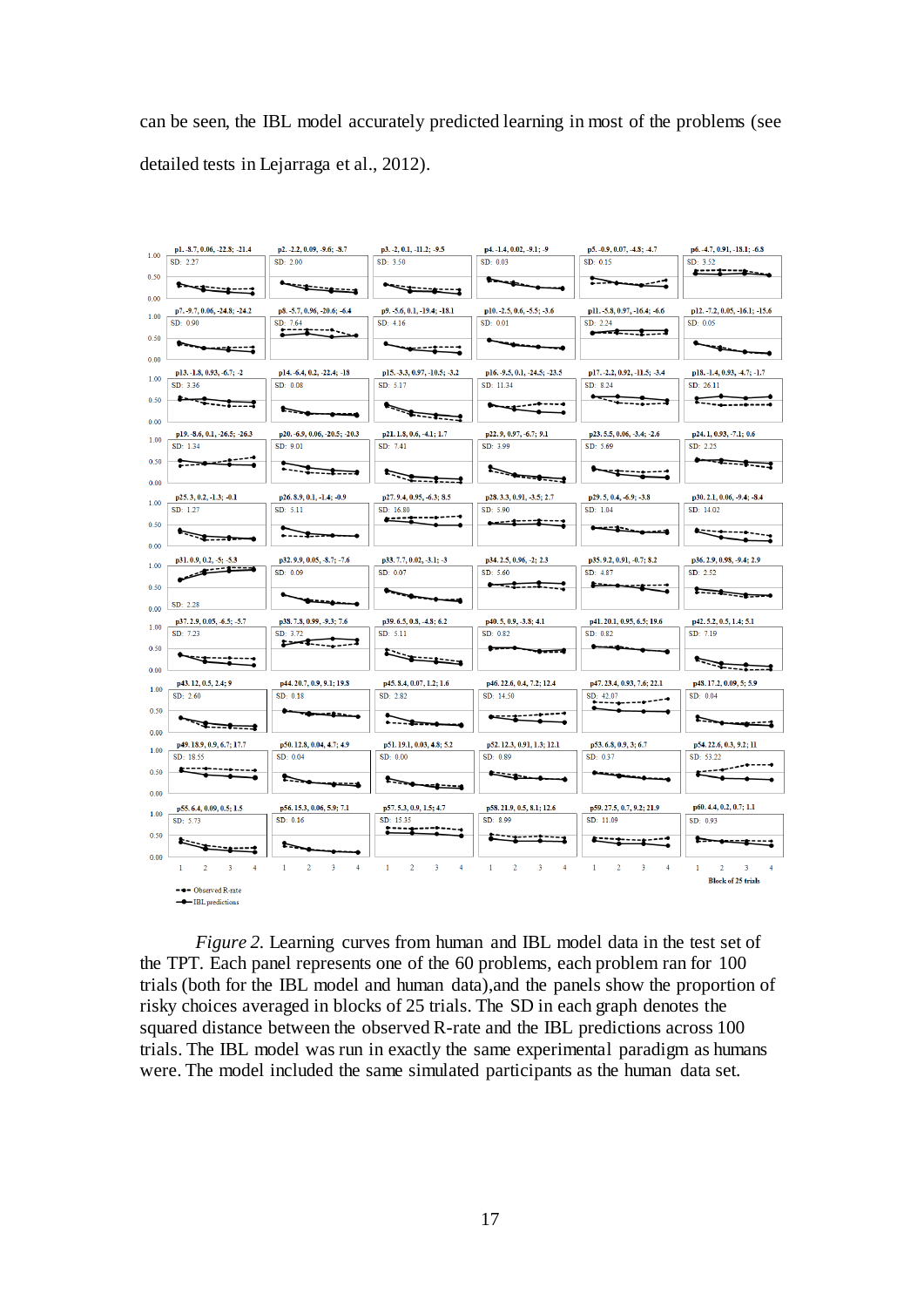The 60 problems represent a large diversity of behavioral effects, and in creating this diversity of problems, the organizers of the TPT (Erev et al., 2010) aimed at extending the traditional view of using counter-examples of particular behavioral effects by demonstrating the robustness of general learning effects. This demonstration and additional ones in Lejarraga et al. (2010) and in Gonzalez and Dutt (2011) indicate the IBL model's ability to capture these general learning effects too.

However, reliance on quantitative model comparison and numerical model predictions may lead this work to need of a "help line" (Erev et al., 2010) to guide potential users on what phenomena that this model can explain and the predictions that it can and cannot currently make. Although the TPT problems represent a large diversity of behavioral effects, these are difficult to isolate. This is because the problems were created with an algorithm that randomly selected outcomes and probabilitiesin such a way that 1/3 of the problems involve rare High outcomes  $(Ph<0.1)$  and about  $1/3$  involve rare Low outcomes  $(Ph>0.9)$ ; also  $1/3$  of the problems are in the gain domain (all outcomes are positive) and 1/3 are in the loss domain (all outcomes are negative). Thus, effects such as those found in other studies (e.g., Erev & Barron, 2005) may be difficult to isolate in the TPT's diverse problem sets.

We aim to address the question of robustness and specificity for the IBL model in the following sections, where I summarize results from the model in data sets where different type of phenomena were clearly identified: payoff variability effect, underweighting of rare events, loss rate effect, individual differences (Erev  $\&$ Barron, 2005), probability matching, and adaptation to nonstationary environments (Lejarraga et al., 2012).

# **The payoff variability, underweighting of rare events, and loss rate effects.**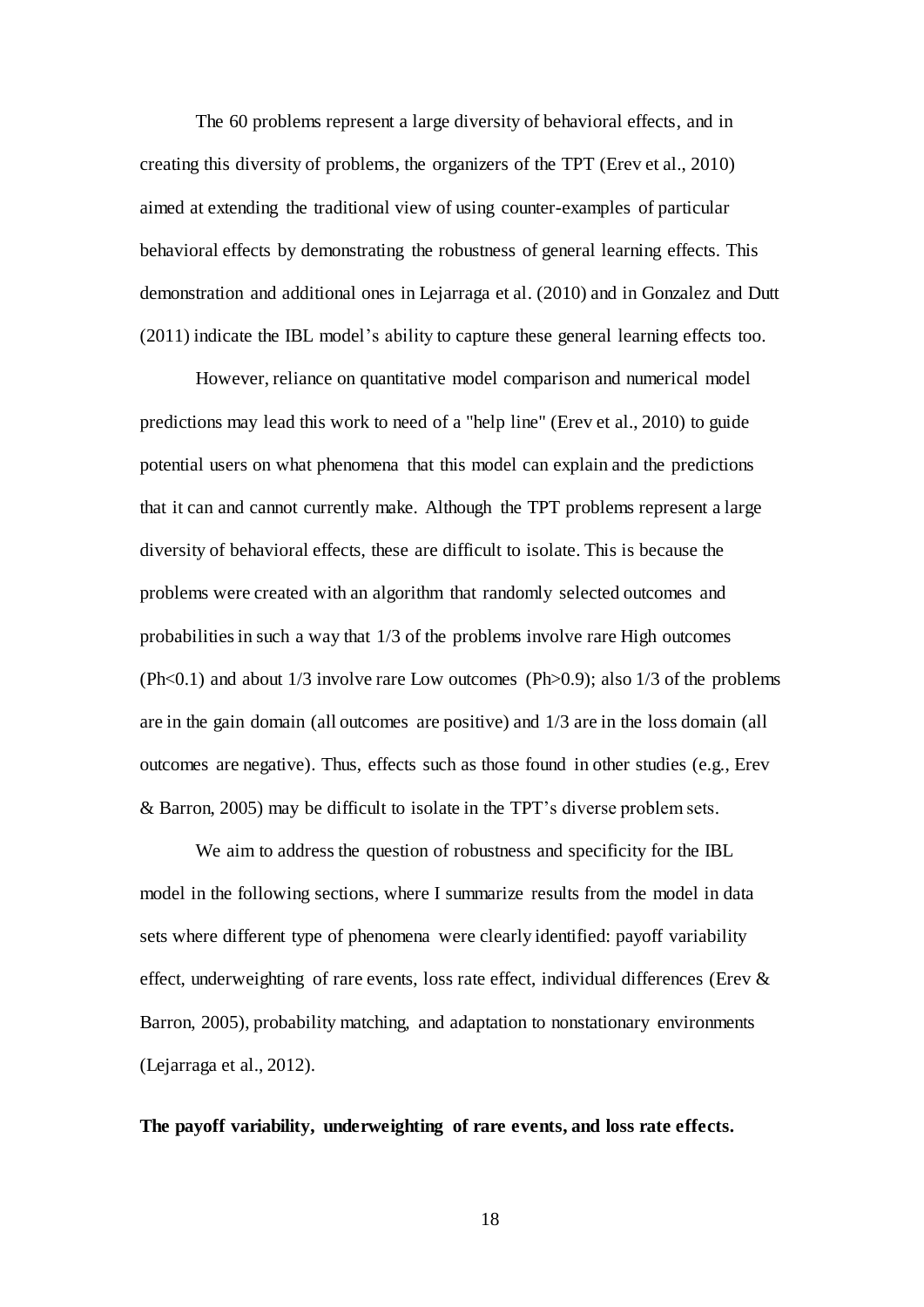Erev and Barron (2005) demonstrated robust deviations from maximization in repeated binary choice tasks. These deviations are classified into three main effects: payoff variability, underweighting of rare events, and loss rate.

The *payoff variability* effect refers to a tendency to increase exploration when payoff variability is associated with an alternative of higher expected value (Erev & Barron, 2005). The *underweighting of rare events* effect refers to the tendency to believe that the greater value and least probable outcome is less probable than its objective probability in decisions from experience (Erev & Barron, 2005; Hertwig et al., 2004), and the *loss rate* effect indicates that people sometimes tend to prefer alternatives that minimize losses over those that maximize gains. Here we demonstrate that the same IBL model can explain all three effects in all the problems presented in Erev and Barron (2005).

# *A replication of Erev & Barron's payoff variability effect in three problems and IBL model predictions.*

To calibrate the parameters of the IBL model, we first replicated the payoff variability effect with human participants, using the following three problems (Haruvy & Erev, 2001; Erev & Barron, 2005):

| Problem 1. | H<br>L | 11 points with certainty<br>10 points with certainty                    |
|------------|--------|-------------------------------------------------------------------------|
| Problem 2. | H<br>L | 11 points with certainty<br>19 points with probability 0.5<br>otherwise |
| Problem 3. | H<br>L | 21 points with probability 0.5<br>otherwise<br>10 points with certainty |

All three problems show a choice between a high alternative with an expected value of 11 points and a low alternative with an expected value of 10 points, but the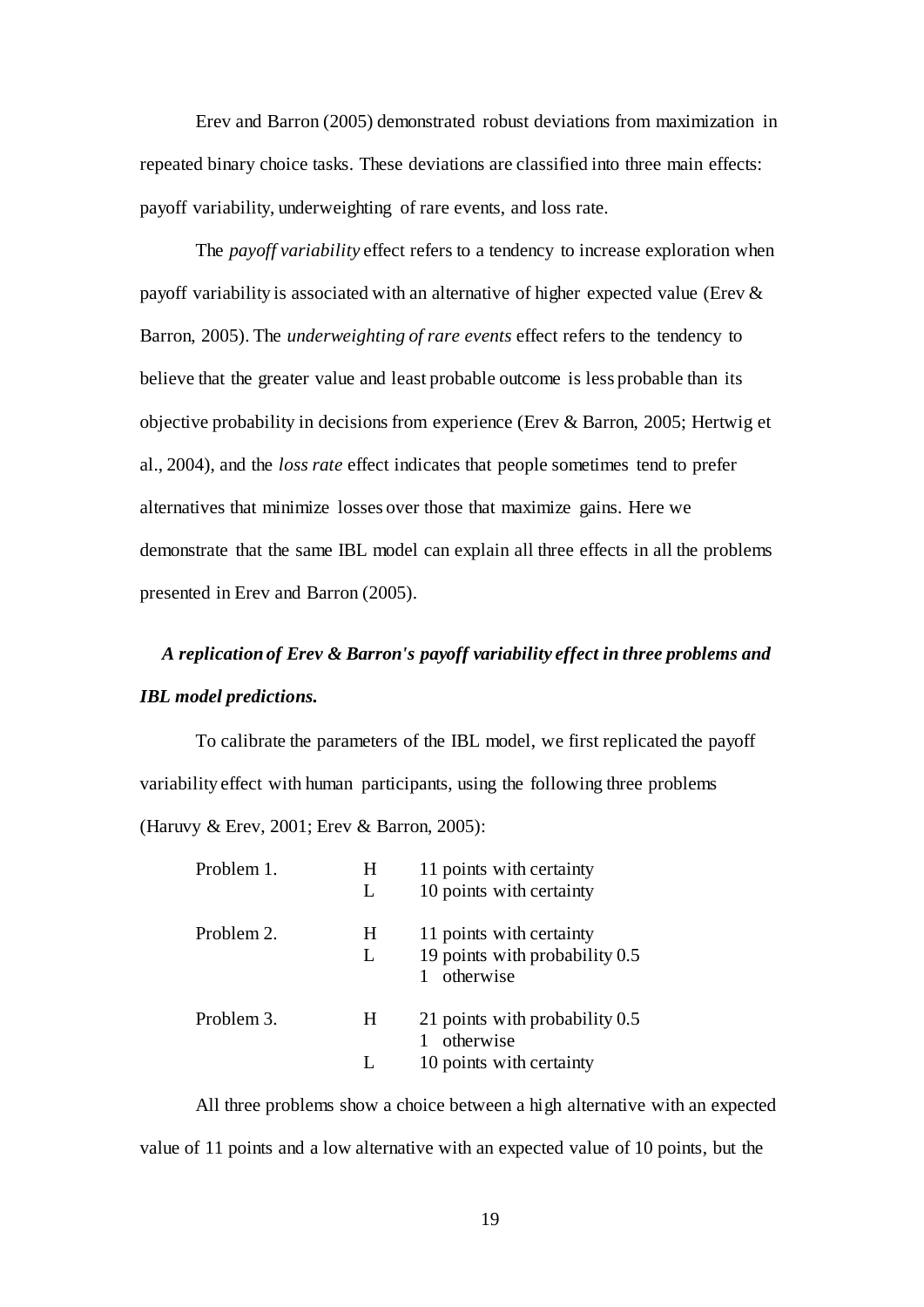problems differ on the variance of the two payoff distributions. We developed a computer program for data collection and we ran an experiment where each of 60 participants, undergraduate and graduate students at Carnegie Mellon University, worked on one of the three problems. We followed almost identical instructions as in the original experiments: individuals did not receive any information about the payoff structure. They were told that their task was to select one of the alternatives by clicking on one of two unmarked and masked buttons on the screen and were not informed of the trial number. They were provided with the payoff value of the button they clicked on. Payoffs were drawn from the distribution associated with the selected button. There are two differences between our methods and Erev and Barron's (2005): (1) we did not use a performance-based incentive structure. Participants were paid a flat fee for performing the repeated choice task, and (2) we ran 400, rather than 200, trials for all problems to better explore learning effects. The average proportions of maximization (i.e., Pmax, the rate choices with the highest expected value) in our data set are very similar to those reported in Erev and Barron (2005). The average Pmax for the second 100-problem block (i.e., Pmax2) was 0.82, 0.61, and 0.50 for Problems 1, 2, and 3 respectively (compared to .90, .71, and .57 in Erev and Barron (2005)). The slight but generally lower Pmax2 values in our replication may be due to the difference in the performance-based incentive.

Figure 3 shows the proportion of maximization (Pmax) choices from humans (dark lines) and those from the IBL model (dotted lines) in each of the three problems.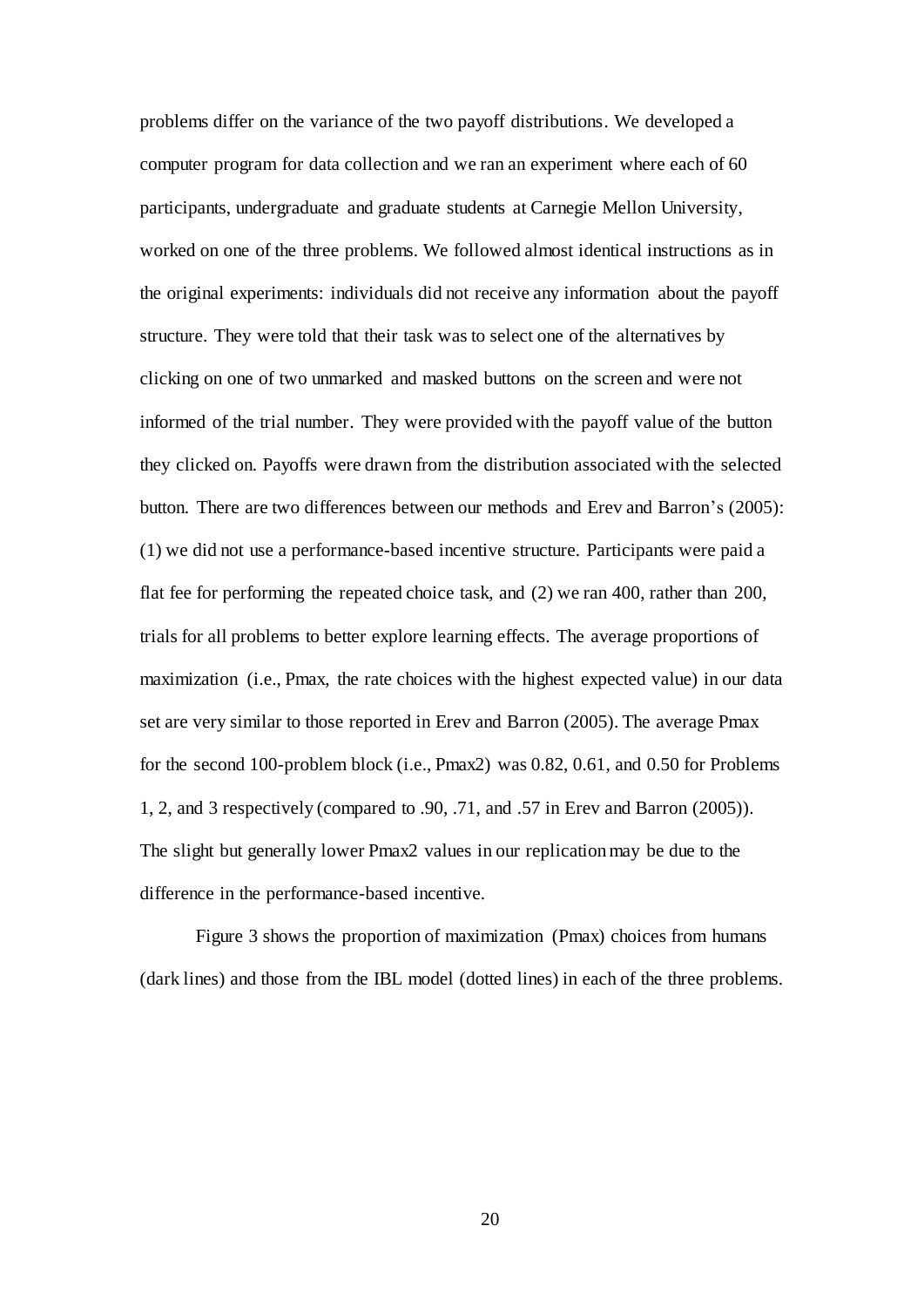

*Figure 3.* The payoff variability effect in Human (dark lines) and IBL Model (dotted lilnes). data. The graph shows the Proportion of maximization (Pmax) in each block of 100 trials, for a total of 400 trials. The IBL model was run in exactly the same experimental paradigm as humans were. The model included the same simulated participants as the human data set.

These learning curves illustrate that, as expected from the original experiments, an increase in payoff variability impairs maximization. Payoff variability for the high alternative decreases maximization over time. The payoff variability effect arises from the Blending mechanism (Equation 2) and the dynamics of the task values (the IBL model here does not include inertia). The model selects the option with the highest blended value; this is clear in problem 1, where the selection of the maximum option (11) is only influenced by the noise in activation (Equation 4) and in the retrieval of instances (Equation 3). In Problem 2, the model retrieves some instances of the maximum value in the risky option, 19, 50%. This makes the proportion of maximization less extreme than in problem 1, as the model would select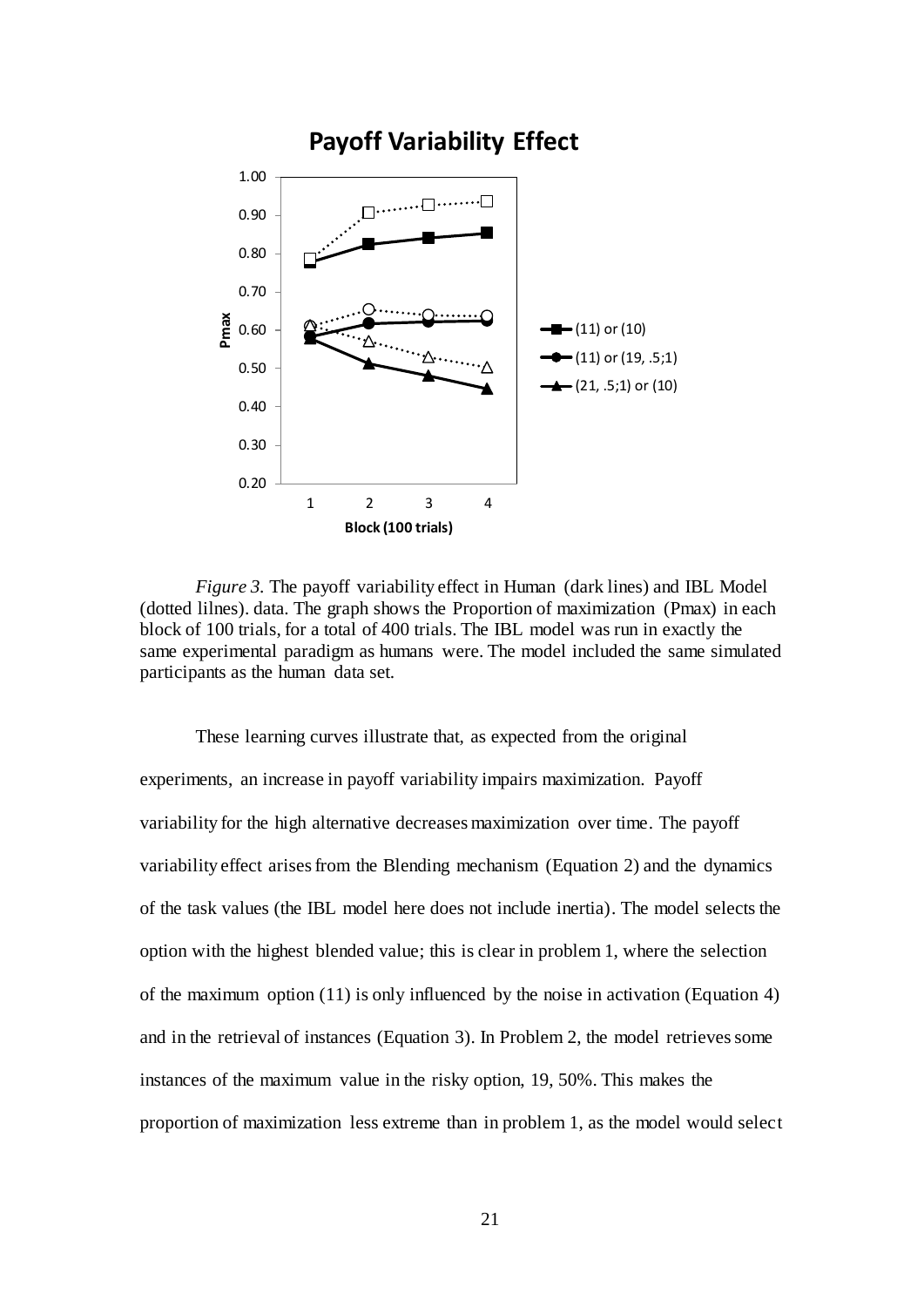the risky option more often because it results in the maximum Blended value. In Problem 3, the risky alternative provides some higher payoffs (e.g., 21), half of the time which raises its expected value and leads to its selection more often. But the value of the risky alternative appears to quickly even out or decrease over time as a series of poor payoffs (e.g., 1) may lower its expected value and make the certain alternative (i.e., 10) more attractive, which in turn would increase the activation of this option by its more frequent selections.

# *Additional demonstrations of IBL predictions of the Payoff Variability, underweighting of rare events, and loss rate effects.*

We ran the IBL model in the 40 problems reported in Erev and Barron (2005), which belong to the three effects described above. We ran the IBL model in each problem over the course of 400 trials for 100 simulated participants. The set of simulations resulted in the predicted learning curves summarized as the average Pmax in four blocks of 100 trials each. Figure 4 shows the learning curves for humans and for the IBL model. The Pmax per block (100 trials in each block) is shown for each of the 40 problems from Erev and Barron  $(2005)^1$ . The figure shows that the IBL model can account for problems that demonstrate the *payoff variability* effect (Problems 1 to 22), the *underweighting of rare events*(Problems 23 to 25), and the *loss rate* effect (Problems 26 to 40).

 $\overline{a}$ 

 $1$  The human data reported in this section were obtained from Ido Erev and Greg Barron.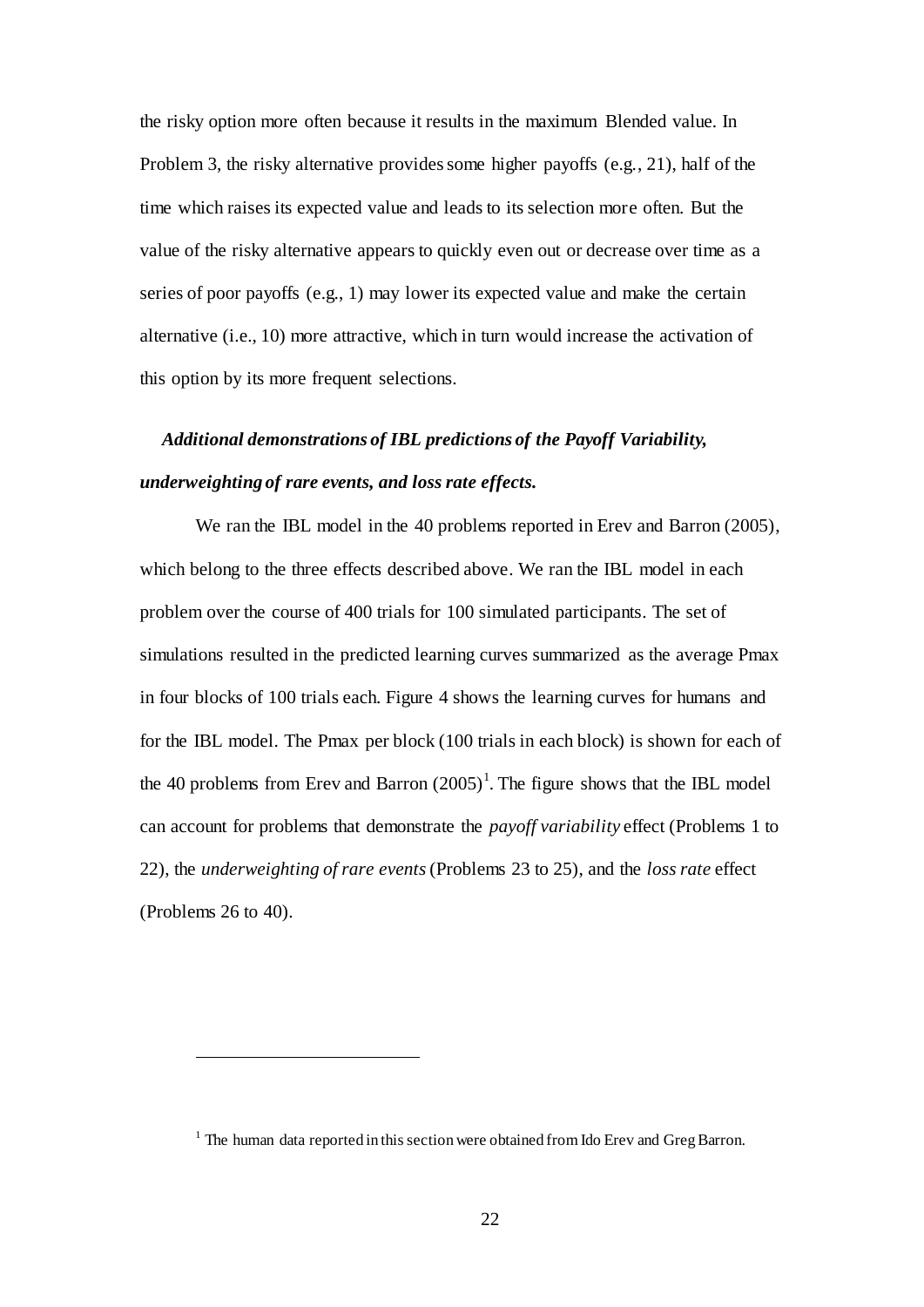

*Figure 4.* Figure shows learning curves from human data (dark lines) and IBL model data (dotted lines) for each of the 40 problems in Erev and Barron (2005). Each panel represents one of the 40 problems, each problem in the IBL model ran for 400 trials and the panels show the proportion of maximization averaged in blocks of 100 trials. The panels demonstrate the *payoff variability effect* (Problems 1 to 22), the *underweighting of rare events* (Problems 23 to 25), and the *loss rate effect* (Problems 26 to 40).

The source of information for learning in this task is the same as in the generic demonstrations of the TPT data sets described above: the IBL learning mechanisms involving the frequency of observed outcomes, the recency of observed outcomes, and the blended value of the outcomes weighted by the probability of memory retrieval.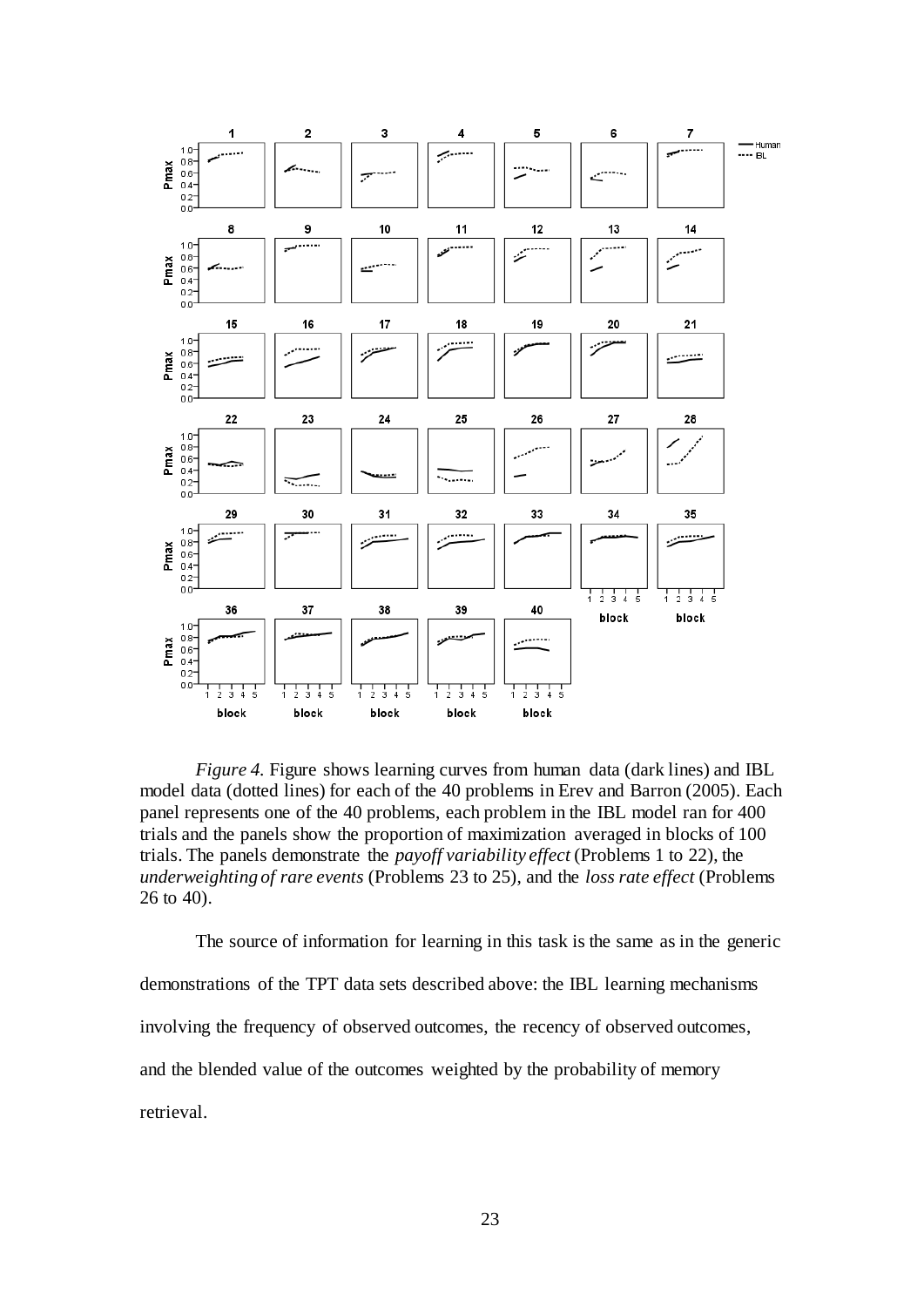# *Addressing Individual Differences*

Erev and Barron (2005) discussed general boundaries of models as predictors, one of them is accounting for individual differences observed in human data. The data generated by the IBL model above is able to capture individual differences found in the problems reported in Erev and Barron (2005). Figure 5 shows the observed distributions of Pmax2 in 32 of the problems (out of the 40 problems shown in Figure 4) for which we had individual data (the black bars). These distributions correspond to the second block (Trials 101-200) over all the participants. Figure 5 also displays the distributions predicted from the IBL model (the white bars). The results show large individual differences in the proportion of maximization in all problems, and remarkably, the same IBL model that predicts the proportion of maximization over time (Figure 4) reproduces the distributions of participants' maximization behavior quite well in the majority of the problems. Although Erev and Barron's RELACS model also produce similar variability in human data, it is worth noting the simplicity of the IBL model compared to RELACS and the generality of the demonstrations from the IBL model compare to those of RELACS.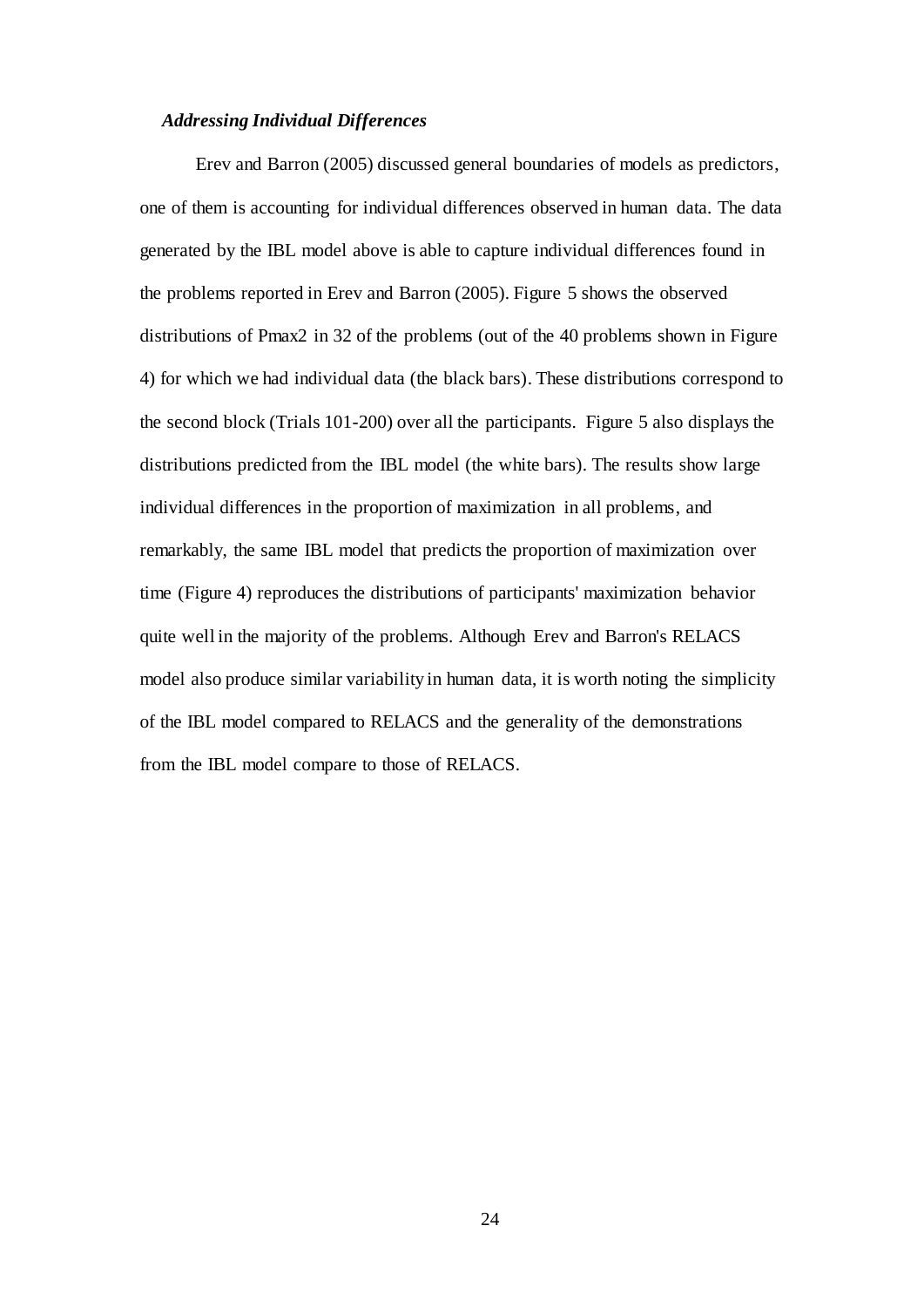

*Figure 5.* Distribution of proportion of maximization in the second block (Pmax2) over Humans and those produced by the IBL model with the simulated participants in 32 of the 40 problems reported in Erev and Barron (2005) and corresponding to the behavior in Figure 4, for the second block. Each panel represents a problem and the distributions of participants' proportion of maximizations. The y-axis shows the proportion of participants (Humans, dark bars, and simulated by IBL model, white bars).

## *Probability matching effect*

Probability learning refers to the study of how individuals predict the outcome of two mutually exclusive, random events. In a typical probability learning task, participants predict which of two lights will turn on in a number of trials. In the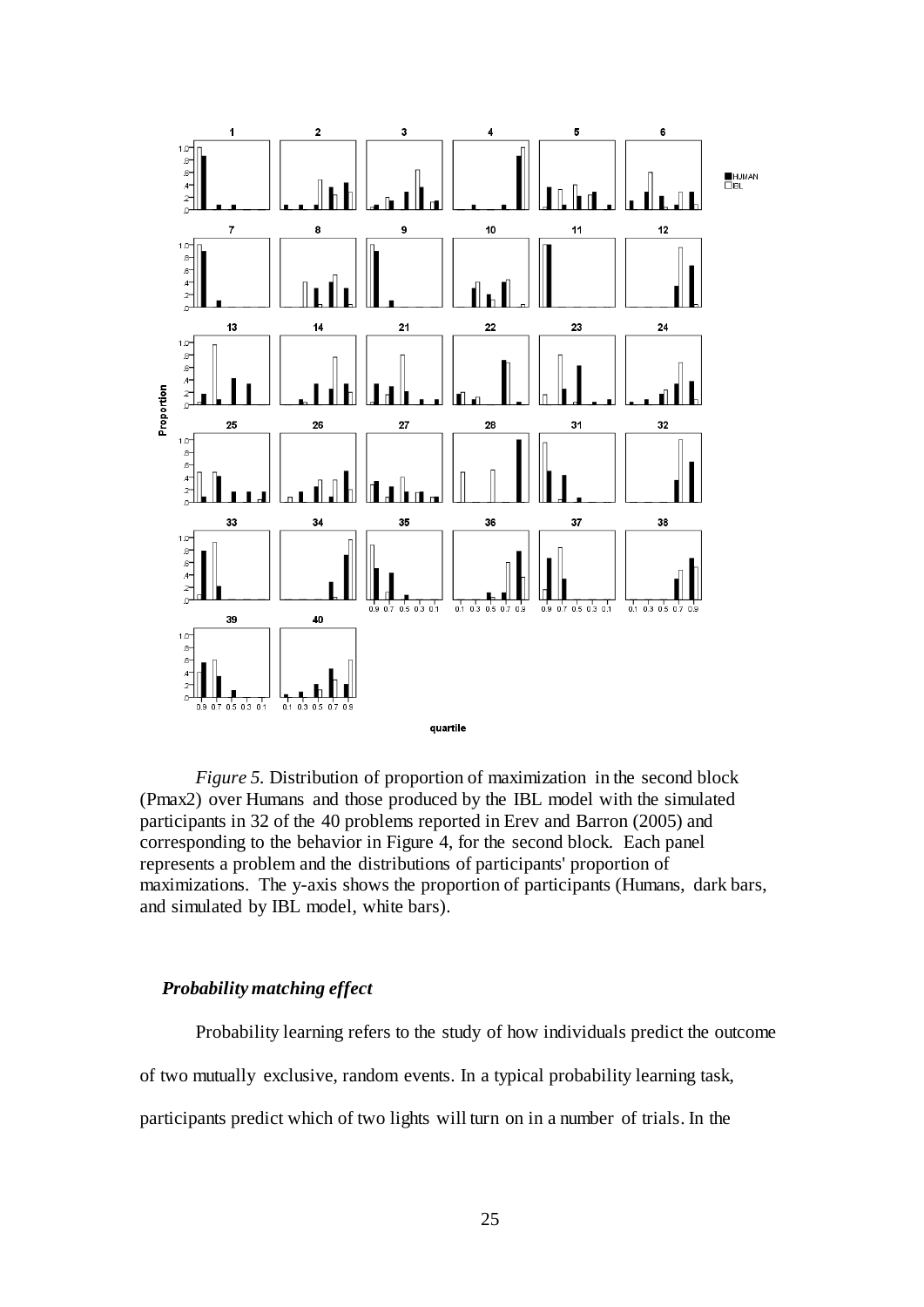standard version of the task, the probability that a light will turn on is unknown to participants, who learn so from experience. Early studies (Edwards, 1961) suggest a tendency where participants choose the more likely event with a probability that is similar to the event probability, a phenomenon referred to as "probability matching."

Lejarraga et al. (2012) reported the predictions of the IBL model to a set of probability matching problems that were also reported by Erev and Barron (2005) as a test of their RELACS model. The 27 problems were originally taken from Myers et al. (1961). Participants in these experiments had to predict, in each of 150 trials, which of two lights would turn on. Each participant was awarded 100 chips (worth  $5¢$  each) as game currency, and they could win additional chips by predicting correctly or lose chips by predicting incorrectly. The amount of chips earned at the end of the experiment was exchanged for money. The frequencies of the two lights were 90-10 (i.e., one light turned on 90% of the times and the other light turned on 10% of the times), 70-30, and 50-50. The amount of chips gained with each correct prediction depended on the light being correctly predicted. Because high frequency lights are easier to predict, correct predictions of high frequency lights were rewarded with fewer chips than correct predictions of low frequency lights. There were three gain ratios that determined the rewards: 1:4, 1:2, and 1:1. For example, in the 1:4 condition, correct predictions of low frequency lights were rewarded with 4 chips, while correct predictions of high frequency lights were rewarded with 1 chip. In the 1:1 condition, correct predictions were rewarded with 1 chip irrespective of the lights' frequency. Likewise, because high frequency lights are easier to predict, incorrect predictions for high frequency lights cost more than incorrect predictions for low frequency lights. The cost ratios for incorrect predictions followed the same ratios as for gains. In the 1:4 condition, incorrect predictions of high frequency lights cost 4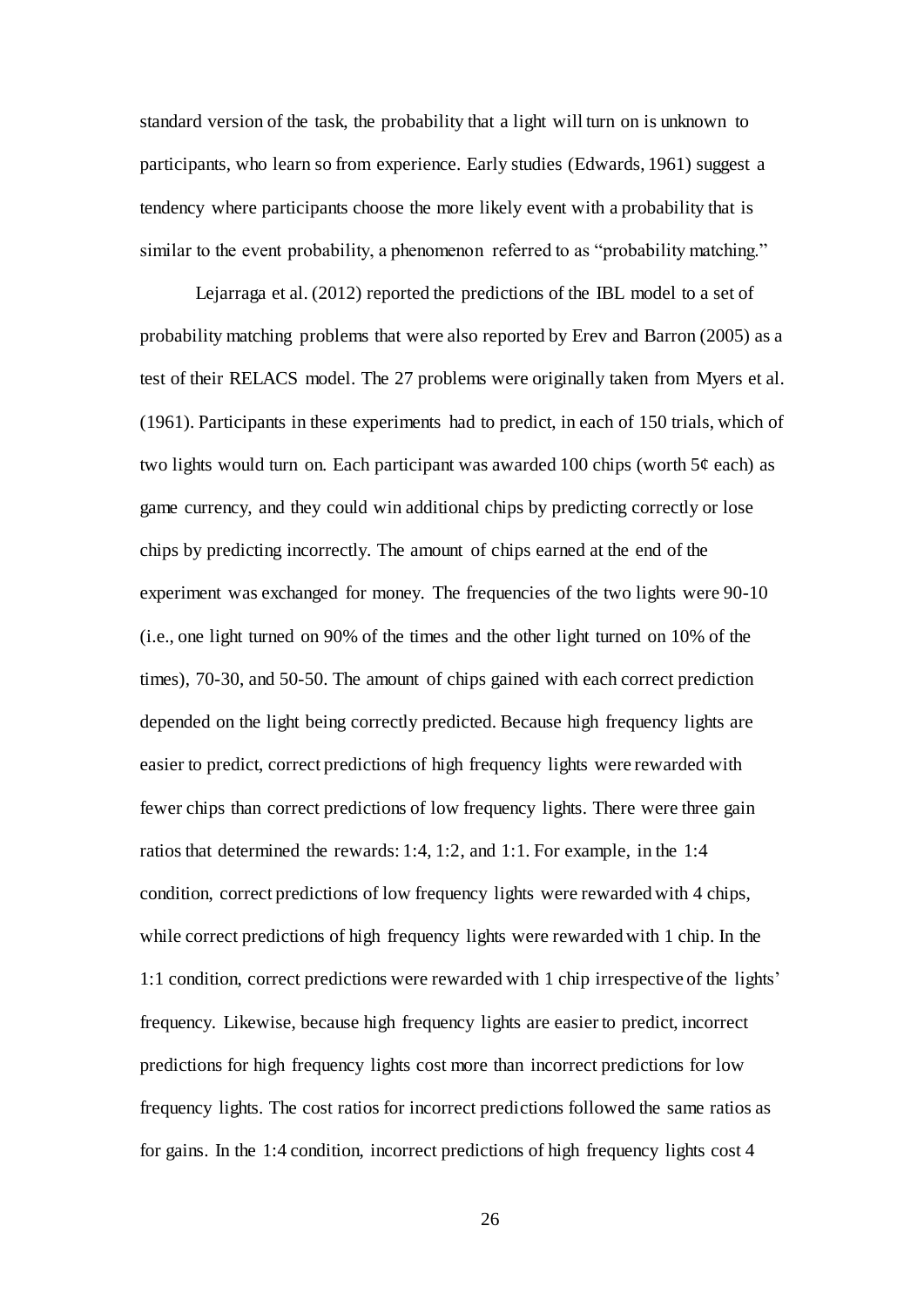chips, while incorrect predictions of low frequency lights cost 1 chip. In the 1:1 condition, incorrect predictions cost 1 chip for both lights. When the two lights occurred with the same frequency (in the 50-50 condition), the light assigned a higher gain was also assigned a lower cost.

The IBL model and the predictions as compared to the results in Myers et al. (1961) were reported in Lejarraga et al. (2012) and reproduced here in Figure 6. The figure shows the mean number of choices for one of the options across participants in each of the 27 problems of Myers et al., (1961). The figure shows accurate predictions of the IBL model (white bars) compared to human data (dark bars) in all the 27 problems.



*Figure 6.* Average choices of option A in 27 problems of Myers et al., (1961) probability learning experiment. The predictions of the IBL model for each problem (white bars) are close to human data (dark bars). For details on the numerical comparison and explanations of the data set see Lejarraga et al. (2012).

# *Adaptation to nonstationary environments.*

Rakow and Miler (2009) explored repeated choice in situations where the

outcome probabilities for one of the two options changed over trials. In their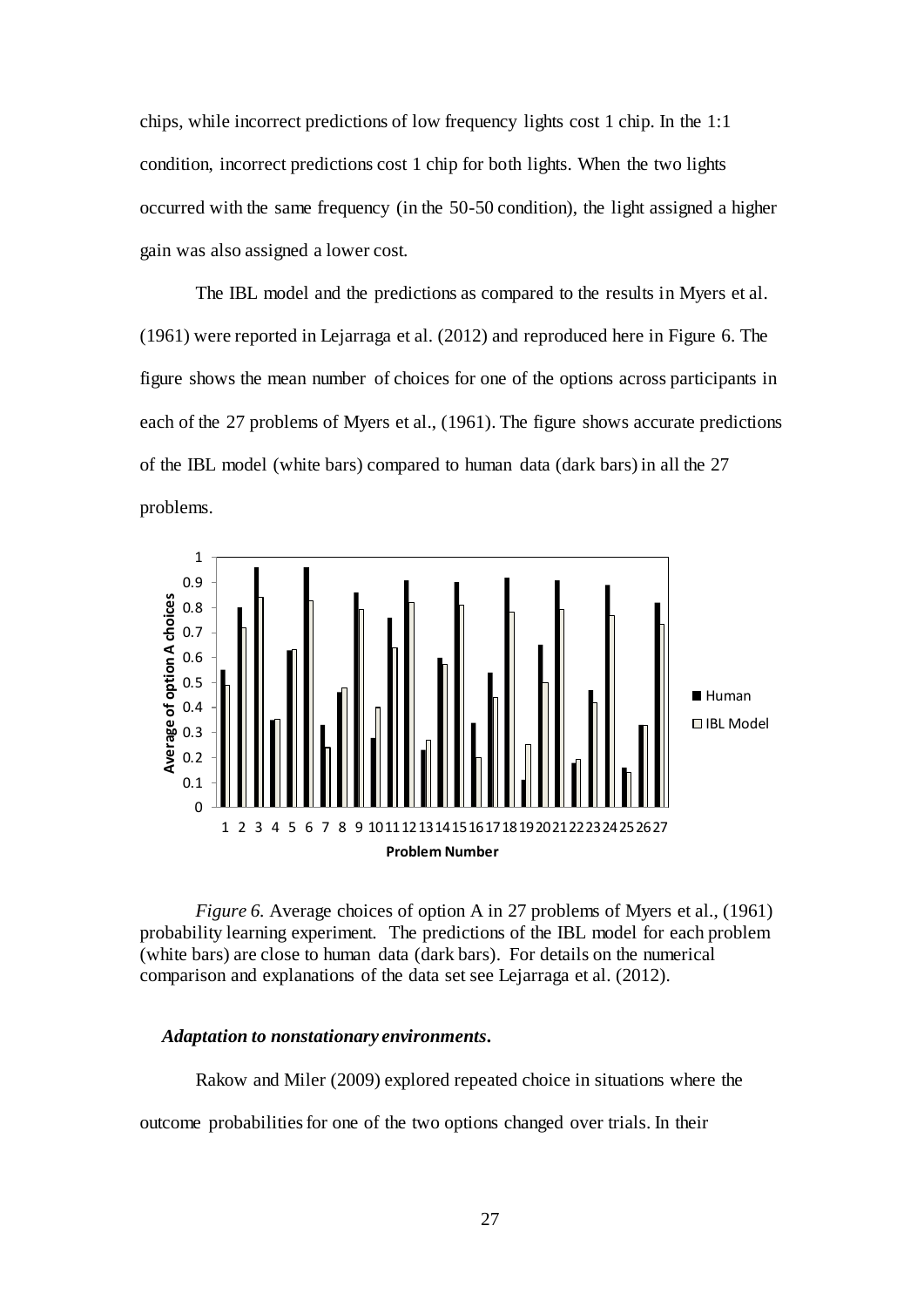Experiment 1, 40 participants made 100 repeated choices between two risky options in four problems. In all of these problems, each of two options involved a positive and a negative outcome, so participants could win or lose money with each decision. The novelty of the problems studied by Rakow and Miler (2009) is that for one of the options, the probability of the positive outcome remained constant across trials (i.e., the stationary option, S), while this probability changed across trials in the other option (i.e., nonstationary option, NS). Changes in the probabilities for the NS option were gradual: the probability changed .01 per trial and over 40 trials. For example, problem 1 involved a choice between S that offered 10 with a .7 probability or -20 otherwise, and NS that initially offered 10 with a .9 probability or -20 otherwise. From trials 21 to 60, the probability of 10 in NS reduced by .01 in each trial, such that the probability of 10 in trial 60 and onwards was .5. In all four problems, the change in the probability was by .01 per trial and after the 40 changing trials, the probability remained unchanged at .5. After each choice, participants observed the outcome of the chosen option as well as the outcome of the option not chosen (i.e., the foregone payoff). The apparatus and procedures are carefully described in Rakow and Miler (2009). Their results showed that participants adapted slowly to probability changes, a behavior that was not captured particularly well by the associative choice model fitted in that study (Bush & Mosteller, 1955).

We obtained the experimental data from Rakow and Miler (2009) for the four problems in their Experiment 1, and we generated predictions from our IBL model using 100 simulated participants. Detailed results are reported in Lejarraga et al. (2012). Figure 7 shows the IBL model predictions (dotted lines) as compared to the observed data (solid lines), originally reported in Lejarraga et al. (2012).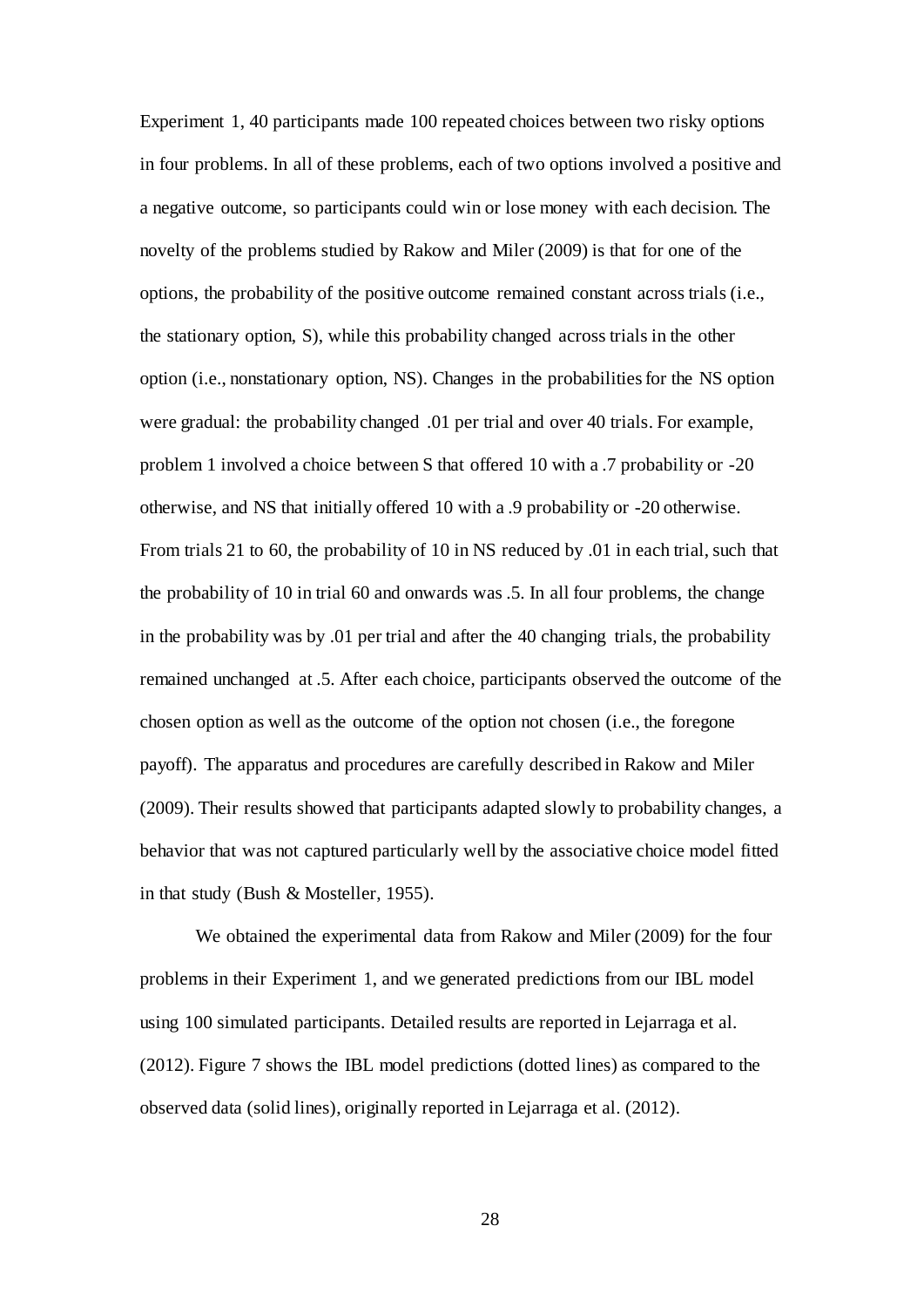

*Figure 7.* Predictions of the IBL model and human data in four problems designed by Rakow and Miler (2009). Data and tests of the IBL model predictions were reported in Lejarraga et al. (2012).

The accurate predictions of human behavior by the IBL model in all the phenomena demonstrated above support the assertion that the model is an accurate representation of decisions from experience in choice tasks with nonstationary environments. Because the choice problems change gradually across trials, recent experiences are more informative than distant past experiences. In this environment, recency is an adaptive behavior. As Figure 7 shows, participants in Rakow's and Miler's (2009) experiment adapted to changing conditions: Each of the observed learning curves shows a marked change in the trend of choices.

**What the IBL model does not explain.**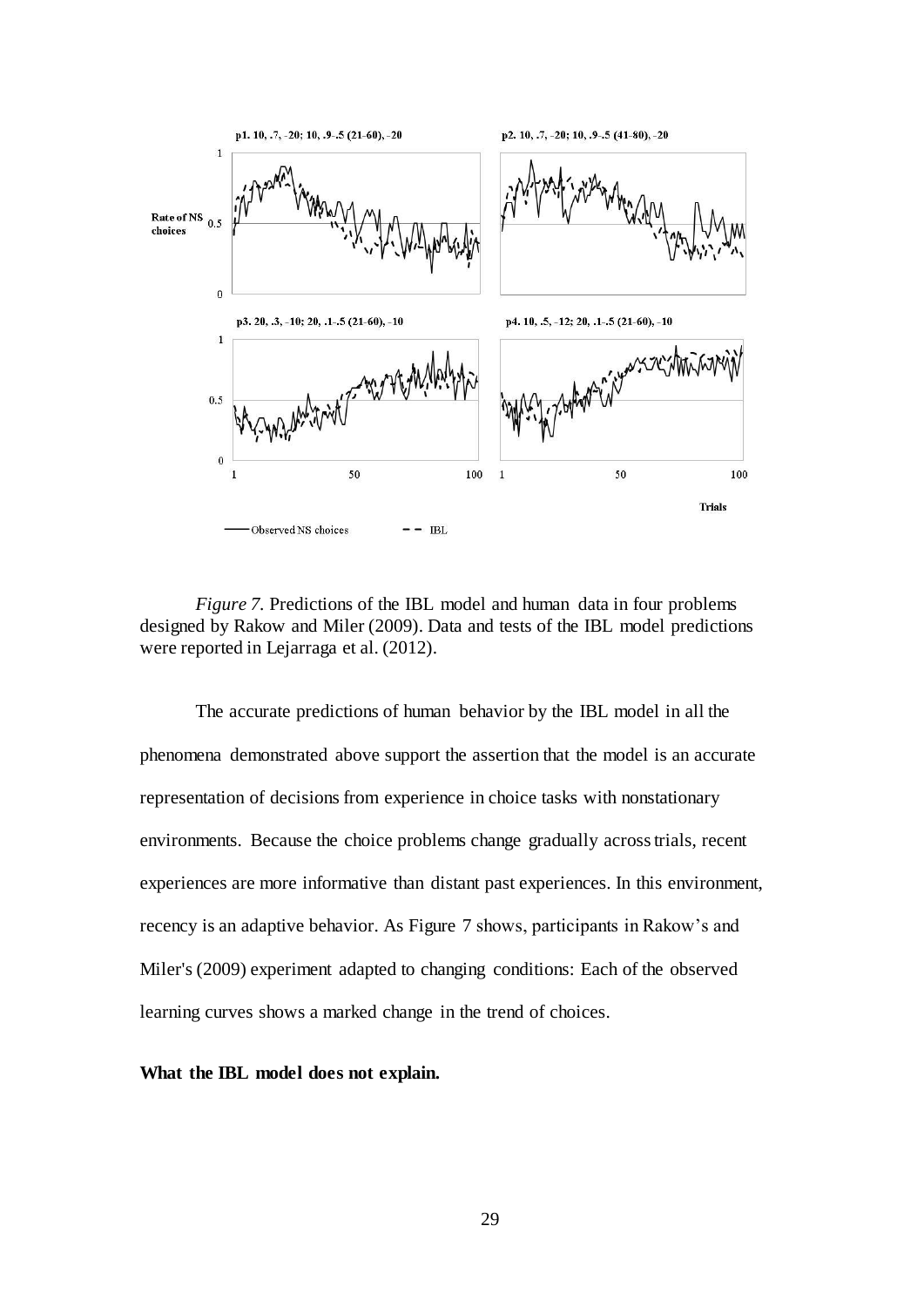Although the IBL model provides robust predictions across a wide diversity of problems and explains a good number of well-known effects in decisions from experience, the model is not expected to predict behavior accurately in a number of situations. Below there are examples of situations in which the model does not provide accurate predictions. We know there might be many other effects that the model cannot predict and we hope to address the model's miss-predictions in future research.

# *Pure Risk Aversion*

In the demonstrations of the payoff variability effect, Erev and Barron (2005) interpreted the difference between problems 1 and 3 (see Figure 2) as reflecting risk aversion (the high alternative is less attractive when the payoff variability increases), and the difference between problems 1 and 2 as reflecting risk seeking preferences (the low alternative is less attractive when its payoff variability increases). In these problems, however, risk is confounded with expected value, and thus it cannot be interpreted cleanly as a pure risk aversion effect. To explore the pure risk aversion effect, we collected data on a fourth problem not reported in Erev and Barron (2005), in which alternatives are of equal value but they only differ in the variability of the payoff:

| Problem 4. Certain |       | 11 points with certainty         |
|--------------------|-------|----------------------------------|
|                    | Risky | 21 points with probability $0.5$ |
|                    |       | 1 Otherwise                      |

Using the same methods as in the first 3 problems, we collected data from 20 participants in problem 4. Results shown in Figure 8 indicate that humans starting at an indifference point (solid line), reduce the proportion of risky choices over time.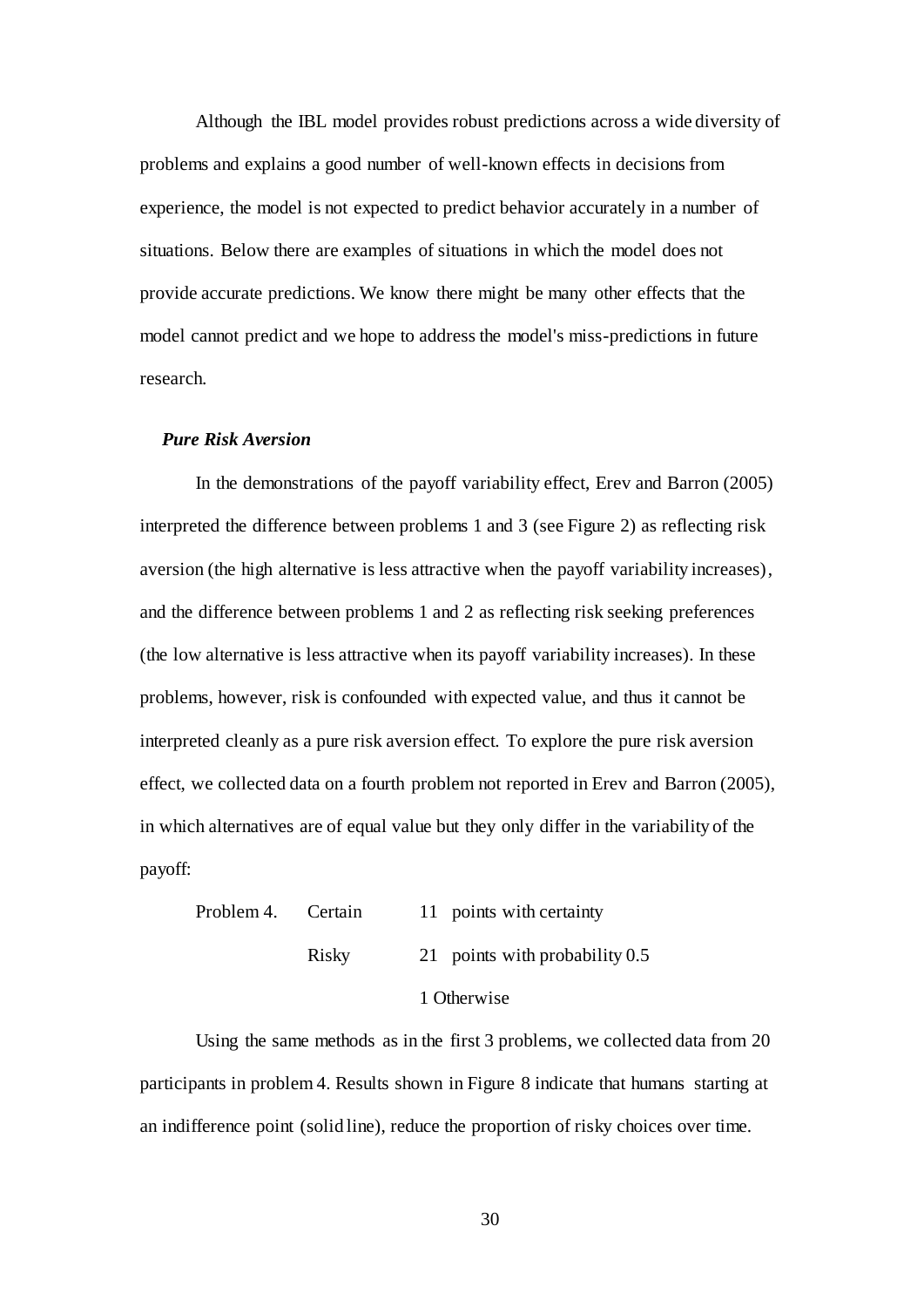The IBL model in contrast (dotted line), starts with a larger preference towards the certain alternative  $(11)$  than the risky alternative  $(21, 5; 1, 5)$  and moves towards indifference over time. Although the effect is relatively small, the model's trends are in opposition to the humans', and they would be expected to continue in the same direction with even more practice.



**Pure Risk Aversion**

*Figure 8.* Average human proportions of risky choices (solid line) and the predictions of the IBL model (dotted line), in Problem 4 during 400 trials, averaged in 4 blocks of 100 trials each.

The key insight is that initial experiences of the "1" outcome in the risky option produce a higher blended value for the certain alternative (11) than the risky alternative in the IBL model. The periods in which the risky alternative is selected and the lowest outcome (i.e., 1) is obtained must be longer than the periods of selecting the certain alternative in the first block. Over time, the model "balances out"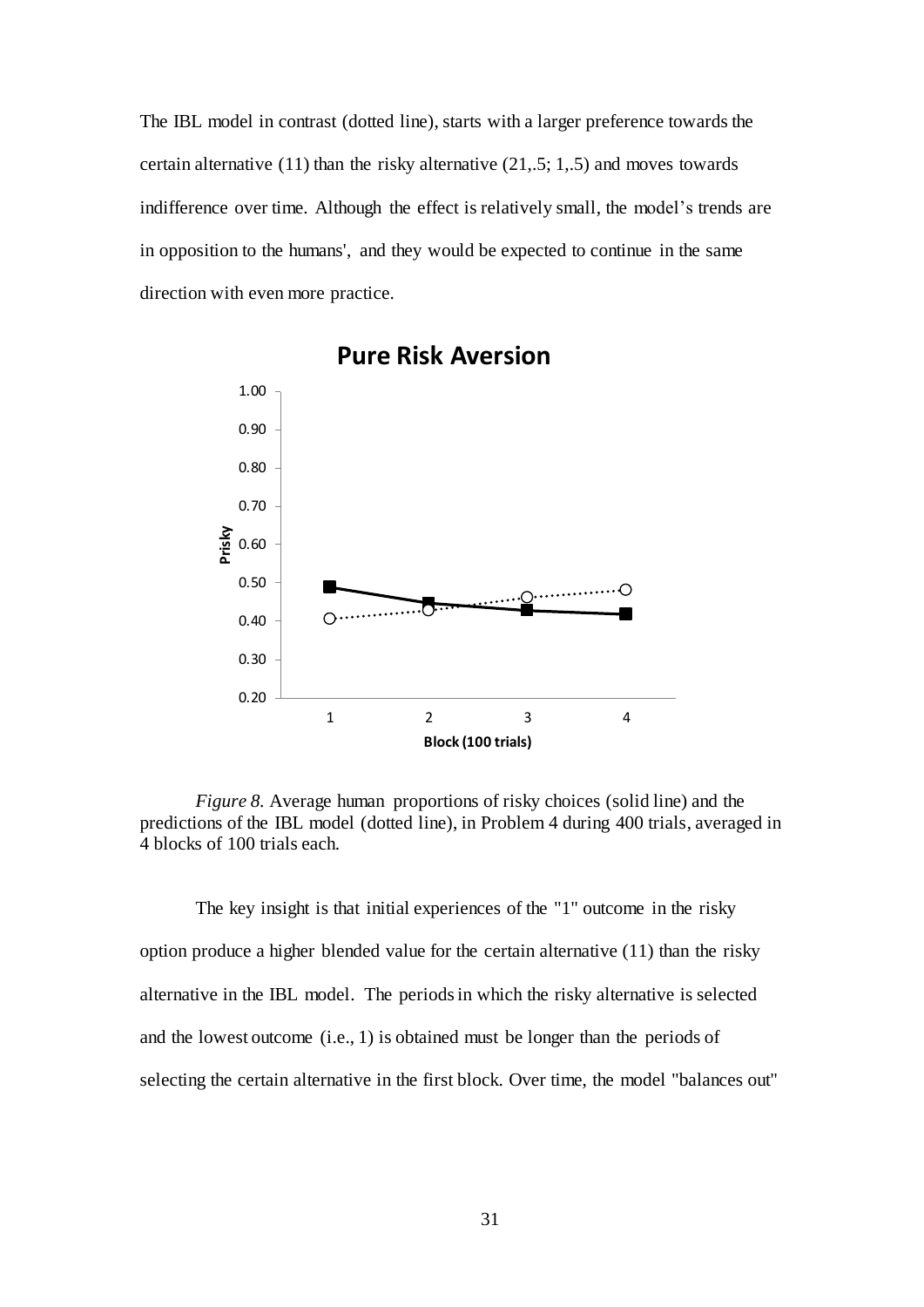the value of the two alternatives as experiences of the "21" outcome produce a preference towards the risky alternative.

The question is of course, why do humans and the IBL model differ. The model, building on experiences over time, realizes little by little that the two options have the same expected values through the blended values, and moves towards indifference between the two options. Humans in contrast, seem to maintain and even avoid the "fear" of obtaining a value of "1" that is lower than what they obtain by clicking the safe button "11". This type of "meta-reasoning", beyond reactive decisions based on pure feedback from actions taken are not captured by the IBL model as currently defined. One way in which this initial tendency to "fear" the low outcome of the risky choice might be captured in the model is by creating initial tendencies (higher blended values) for the safe than the risky option.

### *More risk seeking in losses compared to gain domains*

A common effect widely discussed in decisions from description implies that the subjective enjoyment from gaining a certain amount tends to be less than the subjective pain from losing the same amount (Kahneman & Tversky, 1979). Some researchers have demonstrated that *loss aversion* does not hold in decisions from experience, where decision makers seem indifferent between an equal chance of gaining or losing the same amount (Erev, Ert, & Yechiam, 2008; Ert & Erev, 2011). In decisions from description, decision makers are risk averse in the gain domain and risk seeking in the loss domain (Kahneman & Tversky, 1979), and this pattern may reverse or disappear in decisions from experience (Erev & Barron, 2005).

Although much work needs to be done in regards to the differences between gains and losses in decisions from experience, our initial analyses of decisions from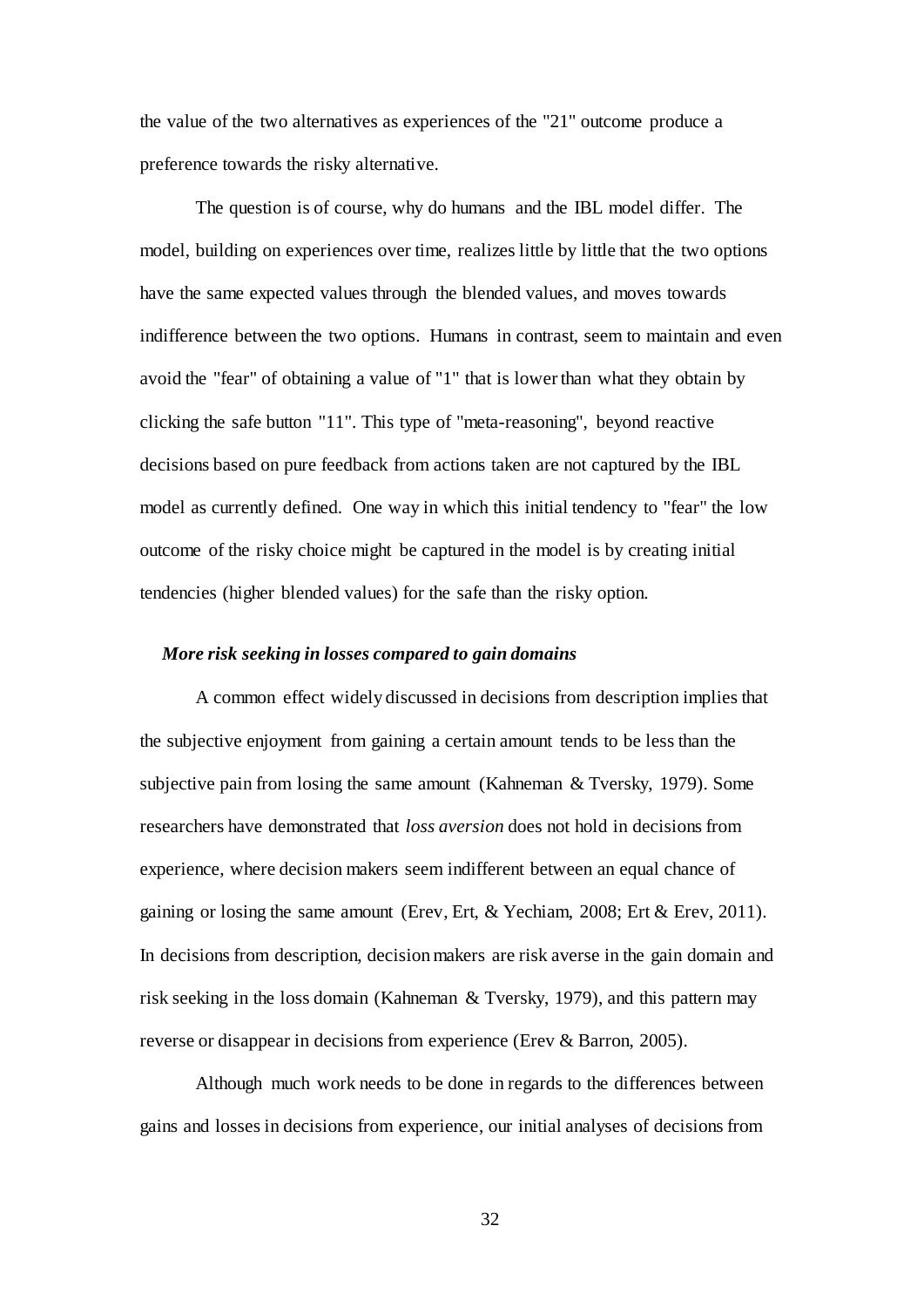experience in the sampling paradigm of the TPT indicate no difference in risky behavior between gains and losses ( $\chi^2$  = .308, p=.580). The IBL model, however, predicts a difference between gains and losses, which although small, it is significant  $(\chi^2 = 12.462, \text{ p} < 001)$ . These effects are illustrated in Figure 9. Interestingly, human behavior as well as the IBL model prediction are in disagreement with the predictions from prospect theory: Humans do not show higher risk-seeking tendency in problems involving losses than gains and the IBL model, shows a higher tendency for risky choices in problems involving gains than losses. Both, human data and the IBL model data illustrate opposite effects than those expected in prospect theory.



*Figure 9.* Proportion of risky choices in the gain and loss domains for the TPT sampling paradigm and the predictions of the IBL model.

# *Emotions, Social, and Non-Cognitive effects*

In general, IBLT is a cognitive theory and IBL models are based on memory mechanisms. IBL models are not expected to predict social, emotional, and non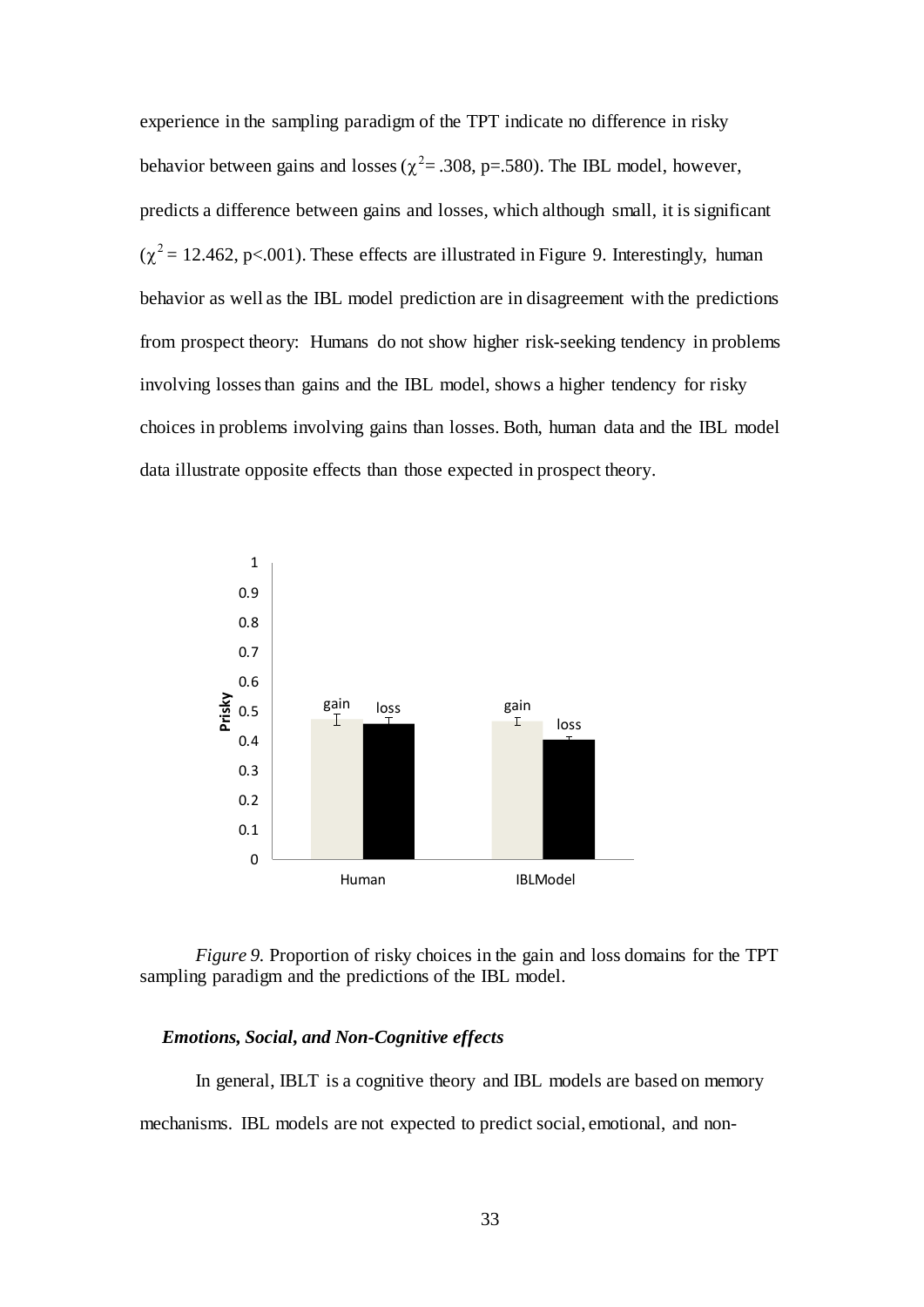cognitive actions. However, we have started to investigate how the IBL model may account for situations involving two or more individuals involving non-cognitive aspects (e.g., emotions, power, trust). We propose that IBL models may also help in understanding how conflictual social interactions are influenced by the prior experiences of the individuals involved and by the information available to them during the course of interaction (Gonzalez & Martin, 2011). Some initial steps have been taken to use IBL models in multi-person games. For example, Gonzalez and Lebiere (2005) reported a cognitive model for an iterated prisoner's dimella (IPD), initially reported by Lebiere, Wallach, and West (2000), that assumes instances are stored in memory, including one's own action, the other player's action, and the payoff. More recently, the IBL model was used in more complex multi-person task, the market entry game (Gonzalez et al., 2011). This model, which obtained the runner-up prize in a modeling competition, shares basic features with IBL models of individual choice (e.g., Lejarraga et al., 2012), and importantly no explicit modifications were included in the model to account for the effects of the market entry task.

Many models of individual decisions from experience are incapable of representing human behavior in social contexts. For example, Erev and Roth (2001) noted that simple reinforcement learning models predicted the effect of experience in two-person games like the Iterated Prisoner's Dilemma (IPD) only in situations where players could not punish or reciprocate. A simple model predicts a decrease in cooperation over time, even though most behavioral experiments demonstrate an increase in mutual cooperation due to the possibility of reciprocation (Rapoport  $\&$ Chammah, 1965; Rapoport & Mowshowitz, 1966). To account for the effects of reciprocation, Erev and Roth (2001) made two explicit modifications to the basic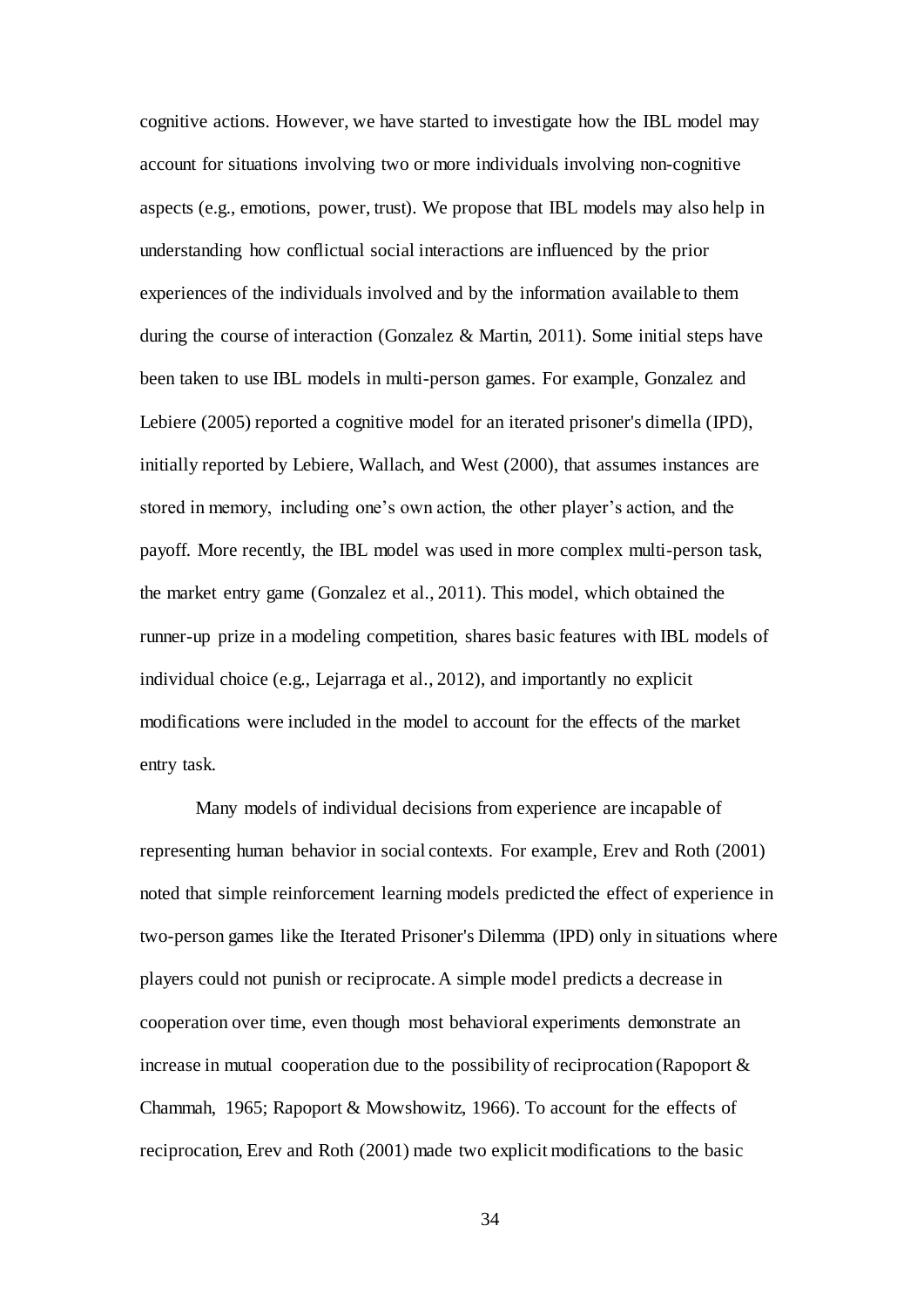reinforcement learning model: if a player adopts a reciprocation strategy, he will cooperate in the next trial only if the other player has cooperated in the current trial; the probability that a player continues to do so will depend on the number of times the reciprocation strategy was played. Although these tweaks to the model may accurately represent the kind of cognitive reasoning that people actually use in the IPD, they are unlikely to generalize to other situations with different action sets or outcomes. The IBL model appears to account for these reciprocity effects without the need for explicit and situation-specific rules (Gonzalez, Dutt, Martin, & Ben-Asher, 2012; in preparation; Juvina et al., 2011). However, much work is needed for understanding how the IBL model can be extended to account for the effect of non-cognitive variables (e.g., emotions, social considerations such as power, fairness, envy, etc. ) on decision making.

#### **Conclusions**

Research on decisions from experience has demonstrated great potential to expand our understanding of the processes involved in making decisions. Experimental and cognitive modeling approaches to study of experience-based choice help open a window to understanding processes beyond the observable choice. With simple experimental paradigms, researchers have improved our understanding of the processes that lead to a choice, such as the recognition of alternatives, the formation of preferences, the evaluation of outcomes, the integration of experiences and the projection of costs and benefits. With cognitive models, researchers have helped to explain how these processes develop, and to predict behavior in some novel circumstances.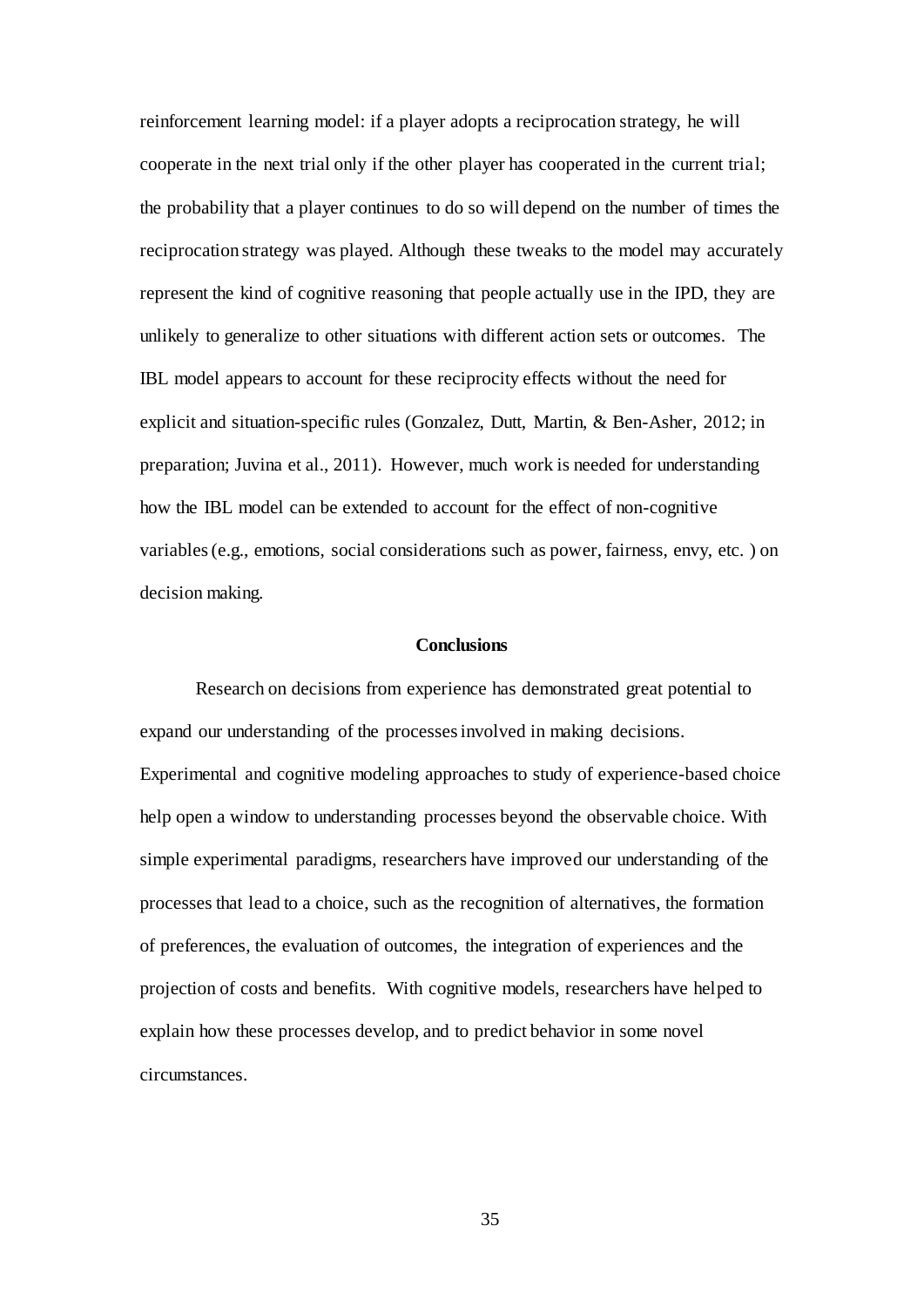A problem, which I have aimed to address in the past years, is the lack of a comprehensive model for experience-based choice behavior and the proliferation of task-specific models of decisions from experience. Several on-going efforts have addressed this issue in many different ways through comprehensive model comparison and demonstrations (Gonzalez & Dutt, 2011; Lejarraga et al., 2012), and through model prediction competitions (Erev, Ert, & Roth, 2010; Erev et al., 2010). These efforts are converging over how decisions from experience are explained: via cognitive memory processes, including recency and frequency of events. Our explanations come from models based on IBLT that have shown robust and accurate predictions in multiple tasks.

This chapter summarizes the history of IBLT and IBL models. Furthermore, it highlights and attempts to start addressing an important problem in this research program: the robustness and specificity tradeoff. Although the IBL models have shown robustness and generality, they also need to clearly and more specifically guide the potential users of these models to explain concrete phenomena in decision sciences. We summarized some phenomena that the IBL model explains: payoff variability effect, underweighting of rare events, loss rate effect, individual differences, probability matching, and adaptation to nonstationary environments. We also summarized some phenomena that the model in its current form is unable to capture: the pure risk aversion effect, more risk seeking in losses compared to in gains domains, and emotions, social, and non-cognitive effects. Future research will address these and many other challenges that the IBL model faces.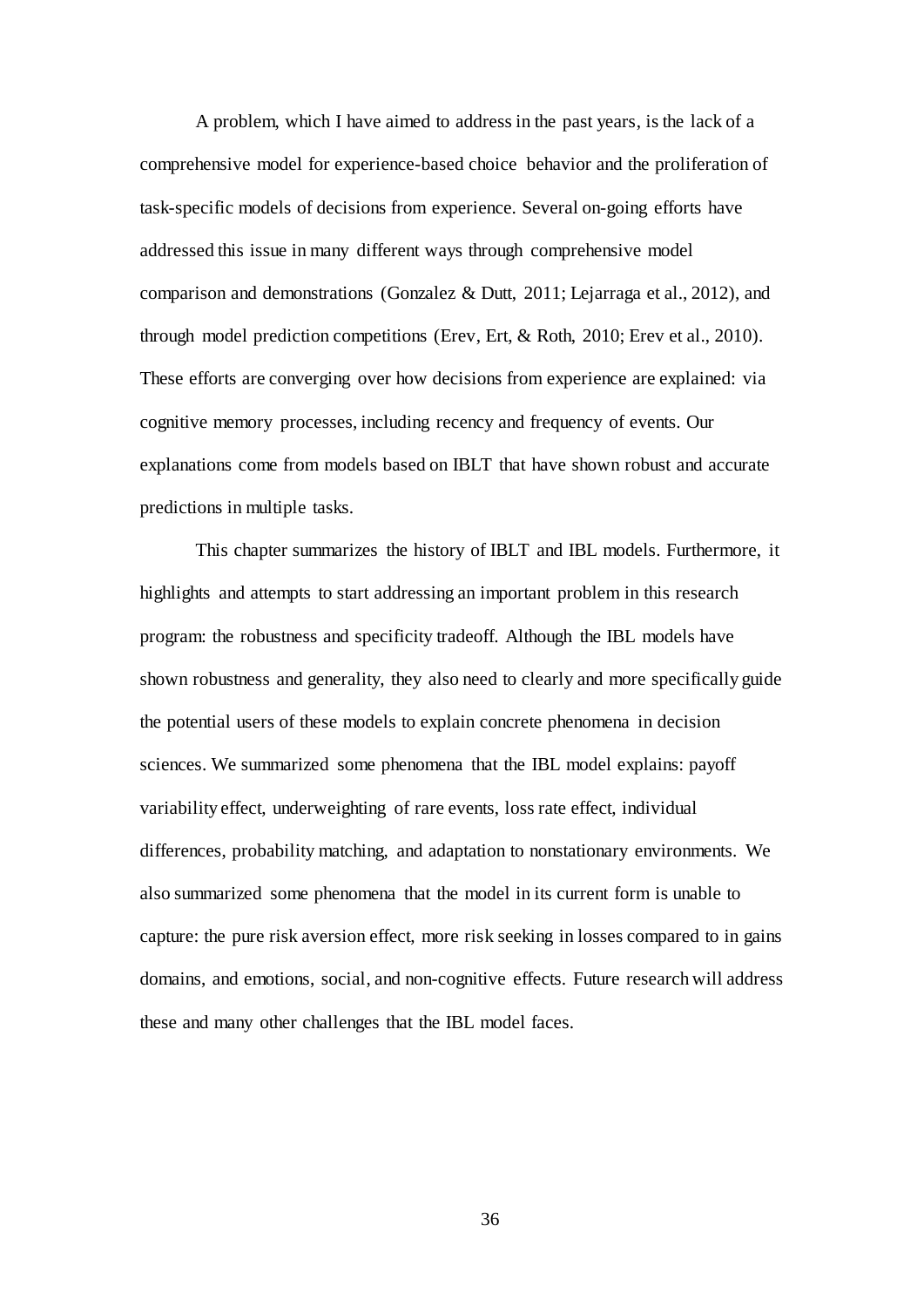#### References

- Anderson, J. R., & Lebiere, C. (1998). *The atomic components of thought*. Hillsdale, NJ: Lawrence Erlbaum Associates.
- Brehmer, B. (1990). Strategies in real-time, dynamic decision making. In R. M. Hogarth (Ed.), *Insights in decision making* (pp. 262-279). Chicago: University of Chicago Press.
- Brehmer, B. (1992). Dynamic decision making: Human control of complex systems. *Acta Psychologica, 81*(3), 211-241.
- Busemeyer, J. R., & Wang, Y. M. (2000). Model comparison and model selections based on generalization criterion methodology. *Journal of Mathematical Psychology, 44*(1), 171-189.
- Bush, R. R., & Mosteller, F. (1955). *Stochastic models for learning*. Oxford, UK: John Wiley & Sons, Inc.
- Dienes, Z., & Fahey, R. (1995). Role of specific instances in controlling a dynamic system. *Journal of Experimental Psychology: Learning, Memory and Cognition, 21*(4), 848-862.
- Dreyfus, H. L., & Dreyfus, S. E. (1986). *Mind over machine: The power of human intuition and expertise in the era of the computer*. New York: The Free Press.
- Dutt, V., Yamaguchi, M., Gonzalez, C., & Proctor, R. W. (2009). An instance-based learning model of stimulus-response compatibility effects in mixed locationrelevant and location-irrelevant tasks. In A. Howes, D. Peebles & R. Cooper (Eds.), *9th International Conference on Cognitive Modeling – ICCM2009*. Manchester, UK.
- Edwards, W. (1961). Behavioral decision theory. *Annual Review of Psychology, 12*, 473-498.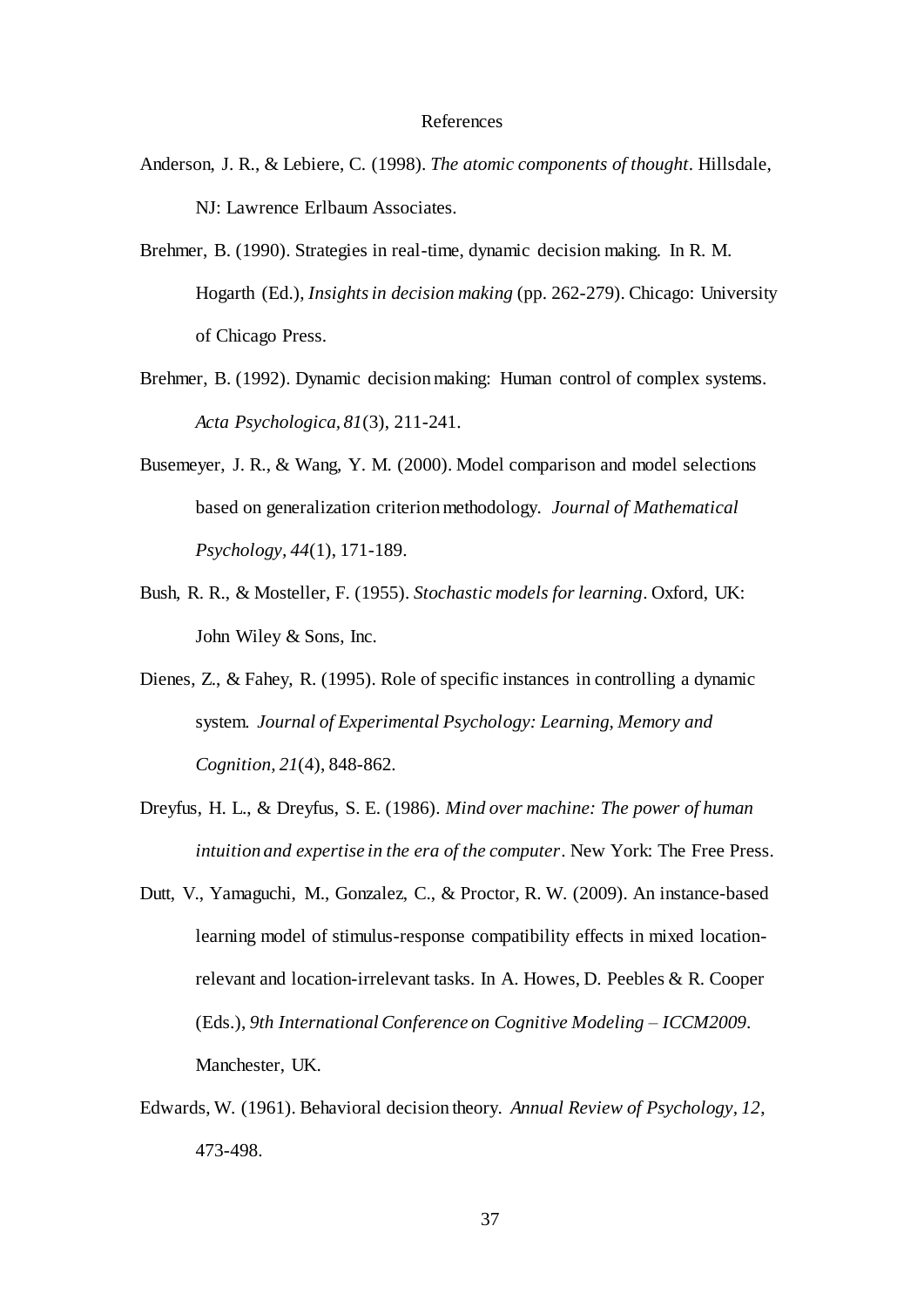- Edwards, W. (1962). Dynamic decision theory and probabilistic information processing. *Human Factors, 4*, 59-73.
- Erev, I., & Barron, G. (2005). On adaptation, maximization, and reinforcement learning among cognitive strategies. *Psychological Review, 112*(4), 912-931.
- Erev, I., Ert, E., & Roth, A. E. (2010). A choice prediction competition for market entry games: An introduction. *Games, 1*, 117-136.
- Erev, I., Ert, E., Roth, A. E., Haruvy, E., Herzog, S., Hau, R., et al. (2010). A choice prediction competition for choices from experience and from description. *Journal of Behavioral Decision Making, 23*, 15-47.
- Erev, I., Ert, E., & Yechiam, E. (2008). Loss aversion, diminishing sensitivity, and the effect of experience on repeated decisions. *Journal of Behavioral Decision Making, 21*, 575-597.
- Erev, I., & Roth, A. E. (2001). Simple reinforcement learning models and reciprocation in the Prisoner's Dilemma game. In G. Gigerenzer & R. Selten (Eds.), *Bounded rationality: The adaptive toolbox* (pp. 215-231). Cambridge, MA: MIT Press.
- Ert, E., & Erev, I. (2011). On the descriptive value of loss aversion in decisions under risk. Unpublished manuscript.
- Gibson, F. P., Fichman, M., & Plaut, D. C. (1997). Learning in dynamic decision tasks: Computational model and empirical evidence. *Organizational Behavior and Human Decision Processes, 71*(1), 1-35.
- Gilboa, I., & Schmeidler, D. (1995). Case-based decision theory. *The Quarterly Journal of Economics, 110*(3), 605-639.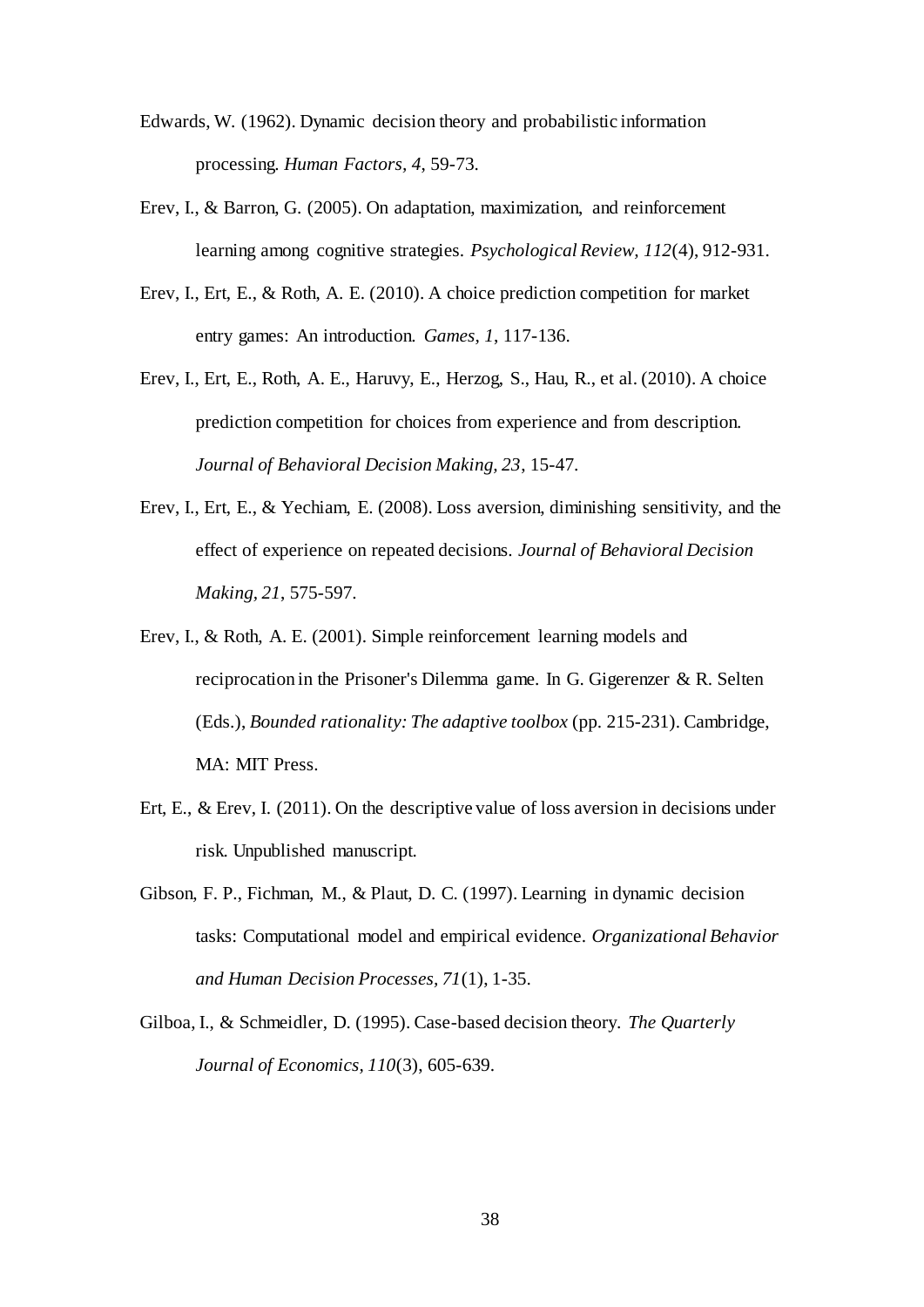Gilboa, I., & Schmeidler, D. (2000). Case-based knowledge and induction. *IEEE Transactions on Systems, Man, and Cybernetics-PART A: Systems and Humans, 30*(2), 85-95.

- Gonzalez, C. (2004). Learning to make decisions in dynamic environments: Effects of time constraints and cognitive abilities. *Human Factors, 46*(3), 449-460.
- Gonzalez, C. (2005). Decision support for real-time dynamic decision making tasks. *Organizational Behavior & Human Decision Processes, 96*(2), 142-154.
- Gonzalez, C., Best, B. J., Healy, A. F., Bourne, L. E., Jr, & Kole, J. A. (2010). A cognitive modeling account of simultaneous learning and fatigue effects. *Journal of Cognitive Systems Research, 12*(1), 19-32.
- Gonzalez, C., & Dutt, V. (2010). Instance-based learning models of training. In *Proceedings of the Human Factors and Ergonomics Society 54th Annual Meeting* (pp. 2319-2323). San Francisco, CA: Human Factors and Ergonomics Society.
- Gonzalez, C., & Dutt, V. (2011). Instance-based learning: Integrating decisions from experience in sampling and repeated choice paradigms. *Psychological Review, 118*(4), 523-551.
- Gonzalez, C., Dutt, V., & Lebiere, C. (in press). Validating instance-based learning mechanisms outside of ACT-R. *Journal of Computational Science*.
- Gonzalez, C., Dutt, V., & Lejarraga, T. (2011). A loser can be a winner: Comparison of two instance-based learning models in a market entry competition. *Games, 2*(1), 136-162.
- Gonzalez, C., Dutt, V., Martin, J., & Ben-Asher N. (2012). Decisions from Experience in Conflict Situations: Cognitive Model of the Effects of Interdependence Information. *Behavioral Decision Research in Management*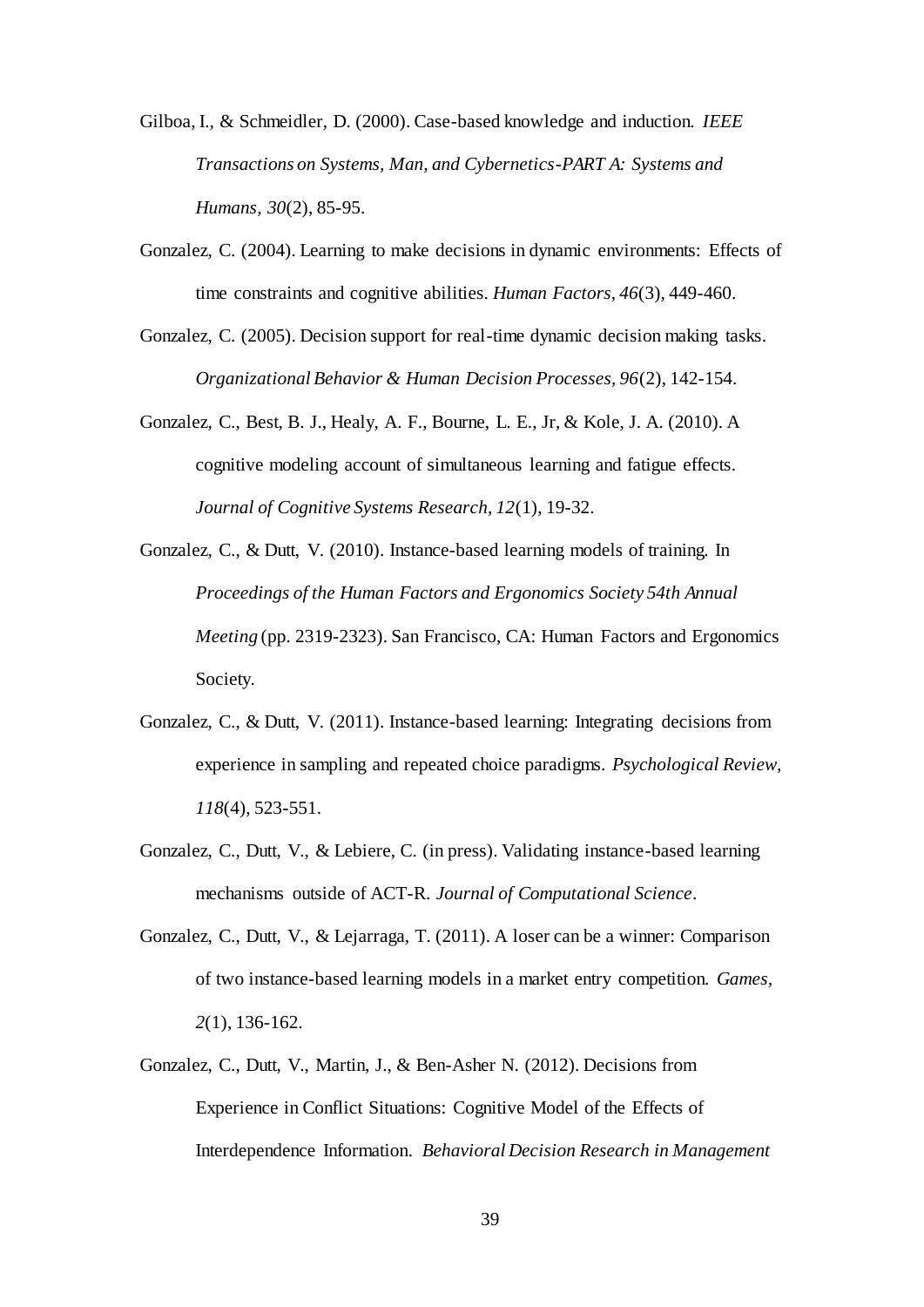*Conference.* BDRM 2012. June 27-29, 2012. Leeds School of Business, Boulder, CO

- Gonzalez, C., & Lebiere, C. (2005). Instance-based cognitive models of decision making. In D. Zizzo & A. Courakis (Eds.), *Transfer of knowledge in economic decision-making* (pp. 148-165). New York: Macmillan (Palgrave Macmillan).
- Gonzalez, C., Lerch, J. F., & Lebiere, C. (2003). Instance-based learning in dynamic decision making. *Cognitive Science, 27*(4), 591-635.
- Gonzalez, C., & Martin, J. M. (2011). Scaling up Instance-Based Learning Theory to account for social interactions. *Negotiation and Conflict Management Research, 4*(2), 110-128.
- Haruvy, E., & Erev, I. (2001). On the application and interpretation of learning models. In R. Zwick & A. Rapoport (Eds.), *Advances in experimental business research* (pp. 285-300). Norwell, MA: Kluwer Academic.
- Hertwig, R. (2012). Tapping into the wisdom of the crowd with confidence. *Science, 336*(303-304).
- Hertwig, R., Barron, G., Weber, E. U., & Erev, I. (2004). Decisions from experience and the effect of rare events in risky choice. *Psychological Science, 15*(8), 534-539.
- Hertwig, R., & Erev, I. (2009). The description-experience gap in risky choice. *Trends in Cognitive Sciences, 13*(12), 517-523.
- Juvina, I., Lebiere, C., Martin, J. M., & Gonzalez, C. (2011). Intergroup prisoner's dilemma with intragroup power dynamics. *Games, 2*, 21-51.
- Kahneman, D., & Tversky, A. (1979). Prospect theory: An analysis of decision under risk. *Econometrica, 47*(2), 263-291.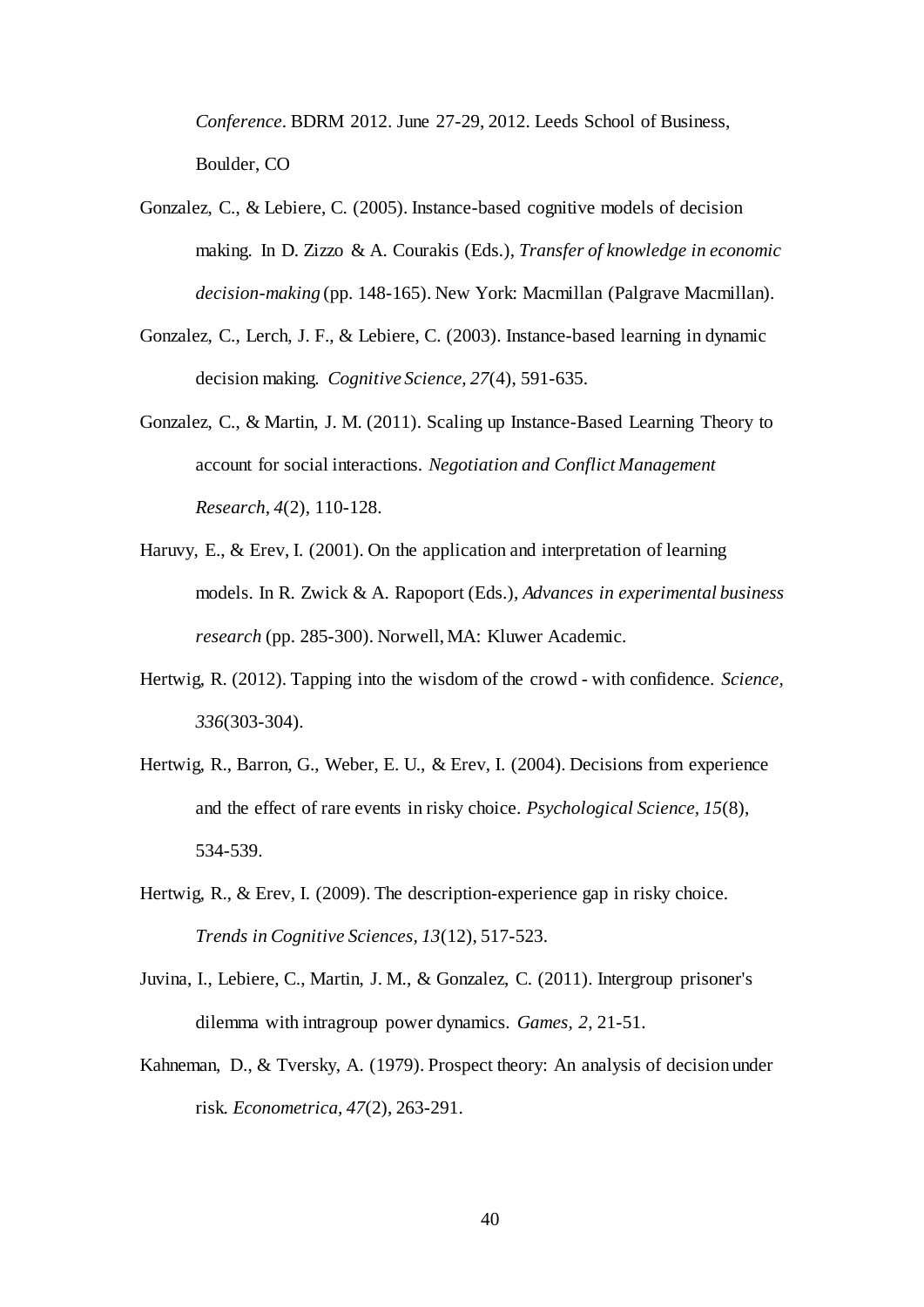- Kerstholt, J. H., & Raaijmakers, J. G. W. (1997). Decision making in dynamic task environments. In R. Ranyard, W. R. Crozier & O. Svenson (Eds.), *Decision making: Cognitive models and explanations* (pp. 205-217). London: Routledge.
- Klein, G. A., Orasanu, J., Calderwood, R., & Zsambok, C. E. (Eds.). (1993). *Decision making in action: Models and methods*. Norwood, NJ: Ablex Publishing Corporation.
- Lebiere, C. (1998). *The dynamics of cognition: An ACT-R model of cognitive arithmetic.* Unpublished Ph.D. Dissertation, Carnegie Mellon University, Pittsburgh, PA.
- Lebiere, C., Gonzalez, C., & Martin, M. (2007). Instance-based decision making model of repeated binary choice*.* In R. L. Lewis, T. A. Polk & J. E. Laird (Eds.), *Proceedings of the 8th International Conference on Cognitive Modeling* (pp. 67-72). Oxford, UK: Psychology Press.
- Lebiere, C., Wallach, D., & West, R. L. (2000). A memory-based account of the prisoner's dilemma and other 2x2 games *Proceedings of the International Conference on Cognitive Modeling* (pp. 185-193). NL: Universal Press.
- Lejarraga, T., Dutt, V., & Gonzalez, C. (2010). *Instance-based learning in repeated binary choice*. Paper presented at the Society for Judgement and Decision Making.
- Lejarraga, T., Dutt, V., & Gonzalez, C. (2012). Instance-based learning: A general model of repeated binary choice. *Journal of Behavioral Decision Making, 25*(2), 143-153.
- Martin, M. K., Gonzalez, C., & Lebiere, C. (2004). Learning to make decisions in dynamic environments: ACT-R plays the beer game*.* In M. C. Lovett, C. D.